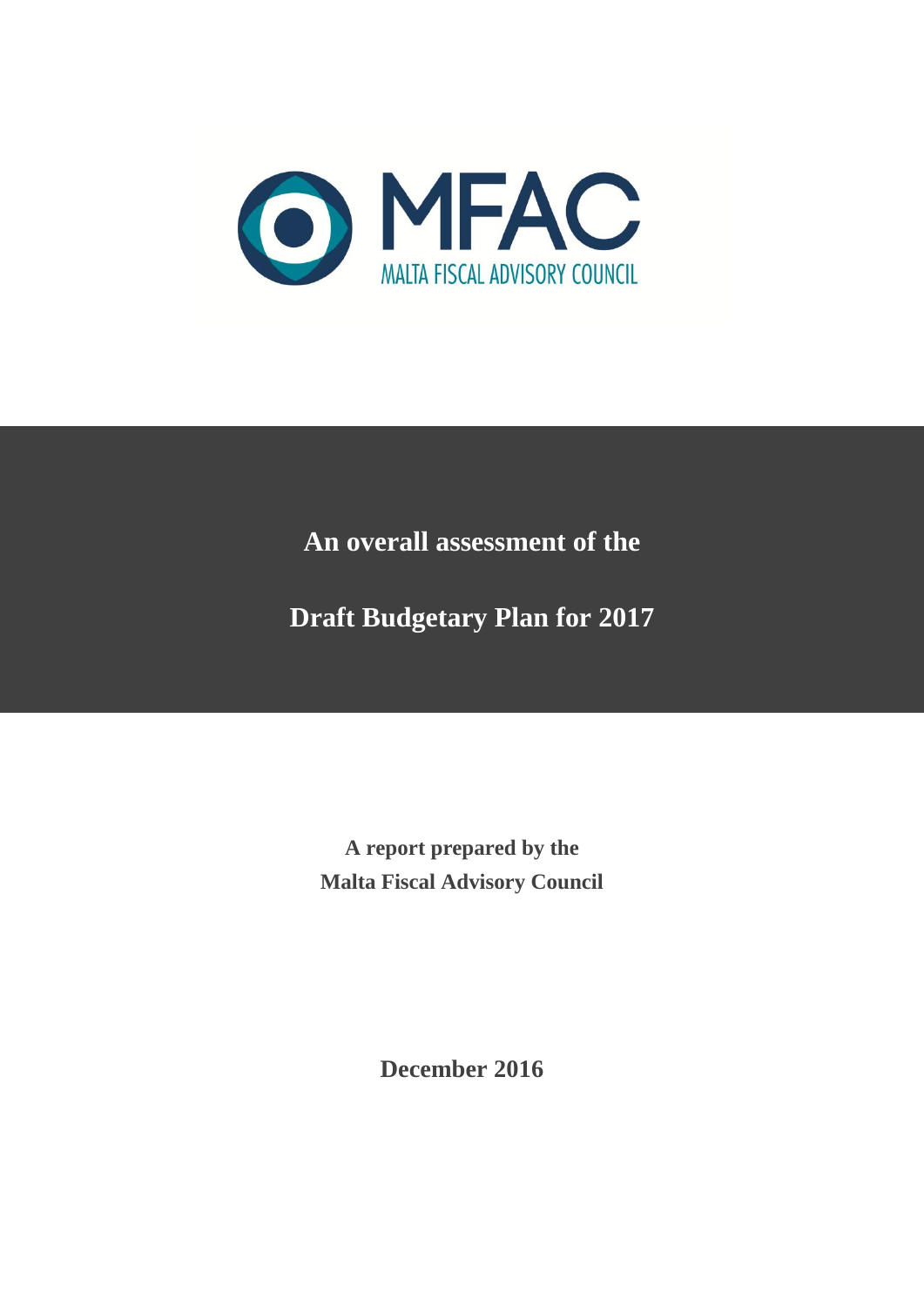

**An overall assessment of the** 

**Draft Budgetary Plan for 2017**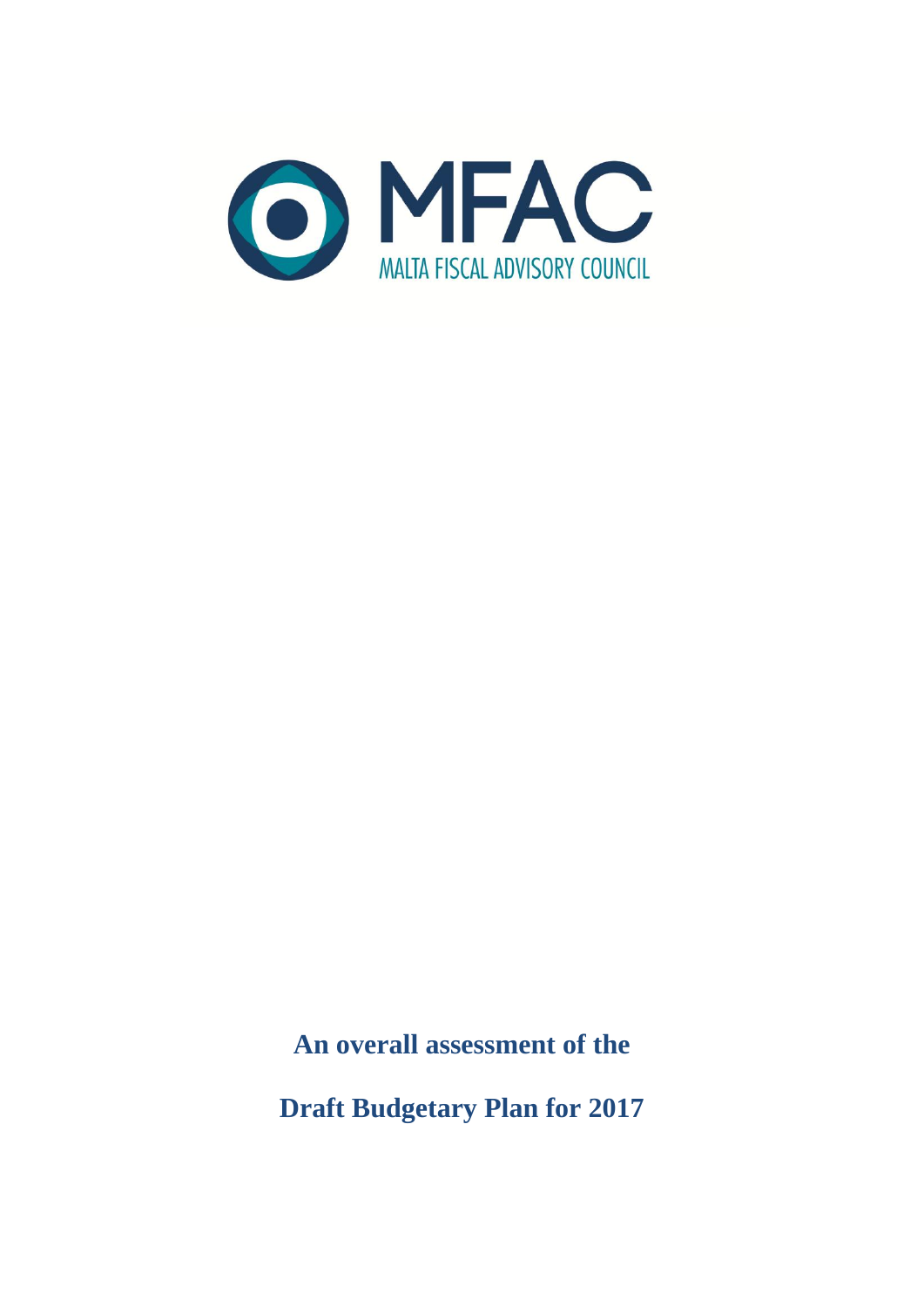

Pope Pius V Street Valletta VLT 1041, Malta T: +356 2247 9200 Fax: +356 2122 1620 info.mfac@gov.mt www.mfac.gov.mt

28 December 2016

The Hon Prof Edward Scicluna B.A. (Hons) Econ, M.A. (Toronto), Ph.D (Toronto), D.S.S (Oxon) MP Minister for Finance Maison Demandols South Street Valletta VLT 2000

Dear Minister

#### **LETTER OF TRANSMITTAL**

In terms of Article 13 of the Fiscal Responsibility Act, 2014 (Cap 534), I have the honour to transmit a report by the Malta Fiscal Advisory Council (MFAC) reviewing the conduct of fiscal policy as outlined in the Draft Budgetary Plan 2017. Following the Council's earlier endorsement of the Government's macroeconomic forecasts and fiscal projections, the third report in the series relating to the Draft Budgetary Plan focuses mainly on an evaluation of the extent of compliance with the fiscal rules which are specified in the Fiscal Responsibility Act and the Stability and Growth Pact.

The Council welcomes the Government's sustained commitment to pursue fiscal consolidation through the gradual lowering of the fiscal deficit. This is being facilitated through the strong economic growth recorded by the country in recent years. The Council notes that in 2016, further progress has been achieved in this respect. At the same time, it is important that the drive towards fiscal consolidation is maintained, to ensure that the Medium-Term Objective of structural balance can be attained by 2019. This would place Malta's public finances on a stronger footing, and be better able to cope with the longer term expenditure pressures.

The Council acknowledges that the slower accumulation of debt and the expansion in the nominal GDP denominator should enable the debt rule to be satisfied both in 2016 and 2017. Indeed, the Council notes that, following the cut-off date for the finalisation of this Report, the National Statistics Office published an upward revision in the nominal GDP figures for the period 2014 to mid-2016 which offers greater scope for the 60% debt-GDP target to be reached earlier than originally anticipated by the Government. The Council considers that this is an opportunity which should not be missed.

The Council is also of the view that, on the basis of the available information, the structural adjustment envisaged by the Government for 2016 should comfortably meet the 0.6% of GDP minimum requirement. However, with regard to 2017, there appears to be some risk of a small shortfall from this requirement. In this respect, the Council identifies some differences in the estimates published by the Ministry for Finance and by the European Commission which appear to be related mainly to the treatment of expenditure associated to Malta's European Union Presidency. The Council shares the Commission's view that expenditure on European Union Presidency should not be treated as a one-off expenditure item, if one interprets conservatively the published guidelines.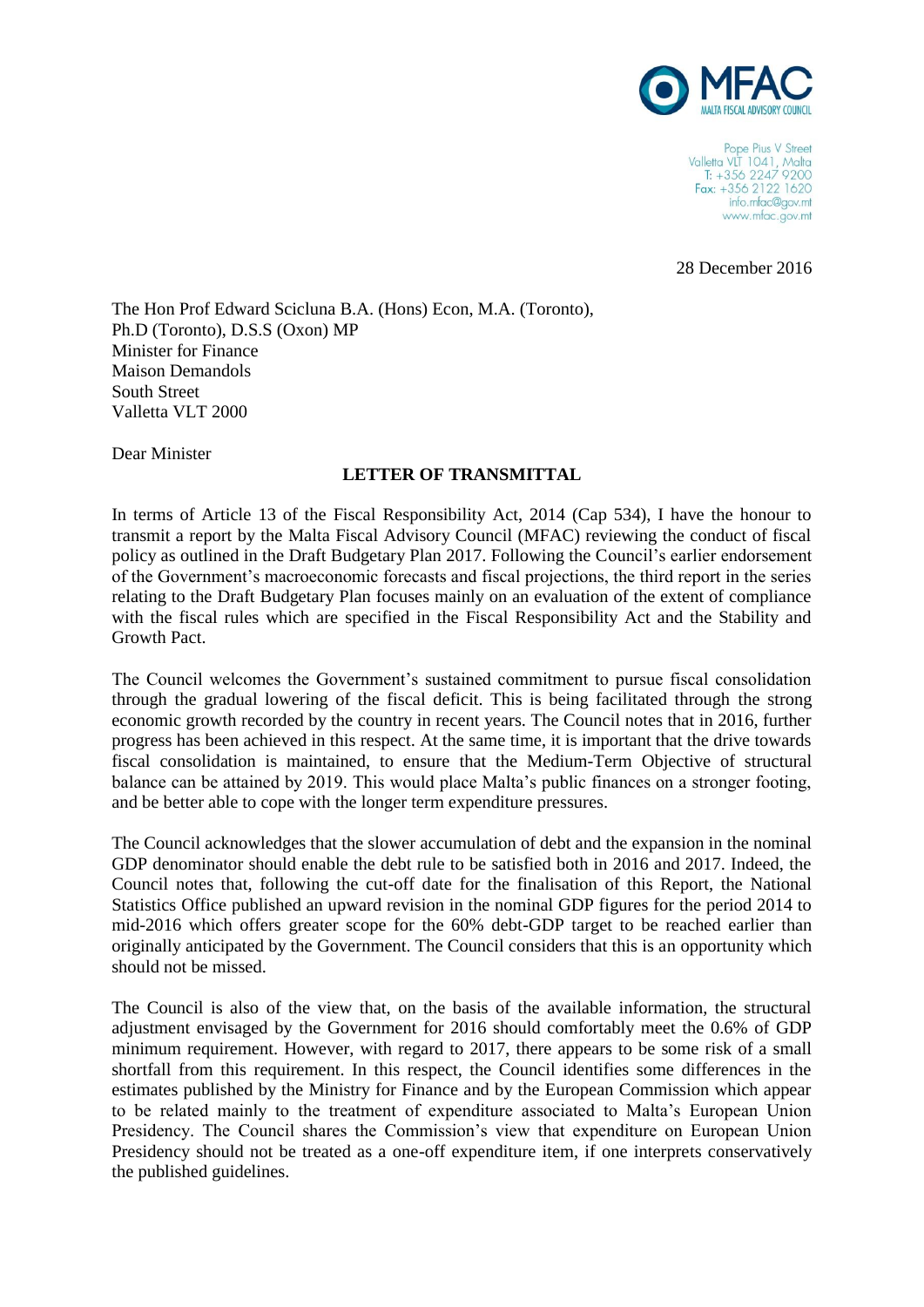

With regard to the expenditure rule, the Council notes that the annual expenditure growth (adjusted for certain components) is required not to exceed 1.3% in 2016. The Council's view is that the Government is on track to respect this limit this year. However there is a risk of some deviation for 2017, both according to the Ministry's calculations as well as those by the European Commission, as current fiscal plans translate into an adjusted expenditure growth which is somewhat higher than the 1.8% limit for 2017 set by the Commission.

Overall, the Council considers that the budgetary plan broadly complies with the requirements of the Fiscal Responsibility Act and the Stability and Growth Pact. The fiscal performance for 2016 appears to be fully compatible with the yearly requirements. However, the Government is invited to explore possible fine-tuning of expenditure plans for 2017, to better accommodate the requirements for the annual structural effort and the expenditure growth limit for next year. At the same time, the Council considers important that compliance with rules is done in a way which does not limit the efficacy and the meeting of fiscal policy objectives.

Finally, the Council expresses its satisfaction at the ongoing constructive dialogue with the Ministry. The Council remains committed to promote further awareness about the current fiscal framework in Malta and the role played by the fiscal rules which are enshrined in the Fiscal Responsibility Act and the Stability and Growth Pact. In this respect, the Ministry is likewise encouraged to give further importance to the numerical fiscal rules in its communications. This would allow for a more reasoned public dialogue in the areas covering public finance issues.

Yours sincerely

Leur Jelike

**Rene Saliba Chairman**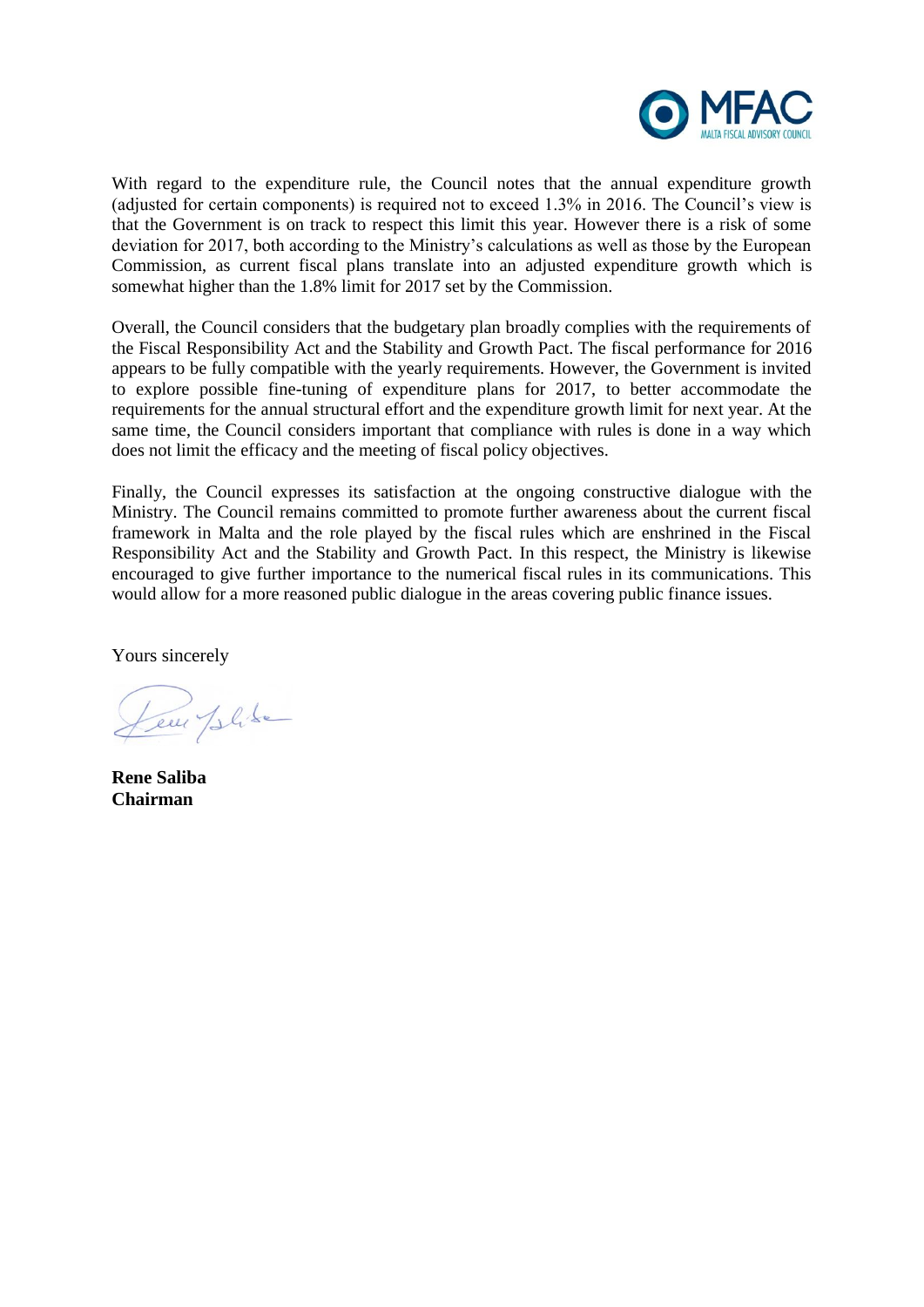# **Table of Contents**

| Executive summary                                              | $\overline{4}$ |
|----------------------------------------------------------------|----------------|
| 1. Introduction                                                | 5              |
| 2. Overview of the actual and planned conduct of fiscal policy | $\overline{7}$ |
| 3. Compliance with the debt criterion                          | 13             |
| 4. Compliance with the structural adjustment rule              | 14             |
| 5. Compliance with the expenditure benchmark                   | 19             |
| 6. Conclusion                                                  | 21             |
| Appendix: Fiscal Rules                                         | 23             |

# **List of Tables**

| Table 1: Key fiscal aggregates                                                        | $\overline{7}$ |
|---------------------------------------------------------------------------------------|----------------|
| Table 2: Fiscal performance $(2013 – 2017)$                                           | 9              |
| Table 3: Calculation of the backward looking debt ratio benchmark for 2016            | 13             |
| Table 4: Calculation of the backward looking debt ratio benchmark for 2017            | 14             |
| Table 5: Compliance with the debt rule                                                | 14             |
| Table 6: Debt and output gap projections                                              | 15             |
| Table 7: Estimates of the structural effort                                           | 16             |
| Table 8: Fiscal factors contributing to the differences between the structural effort |                |
| computed by the MFIN and that calculated by the COM                                   | 16             |
| Table 9: Macroeconomic factors contributing to the differences between the structural |                |
| effort computed by the MFIN and that calculated by the COM                            | 17             |
| Table 10: Principles for the identification of one-off measures                       | 18             |
| Table 11: Methodology for the calculation of modified expenditure                     | 19             |
| Table 12: Modified expenditure growth forecasts and the reference rate                | 20             |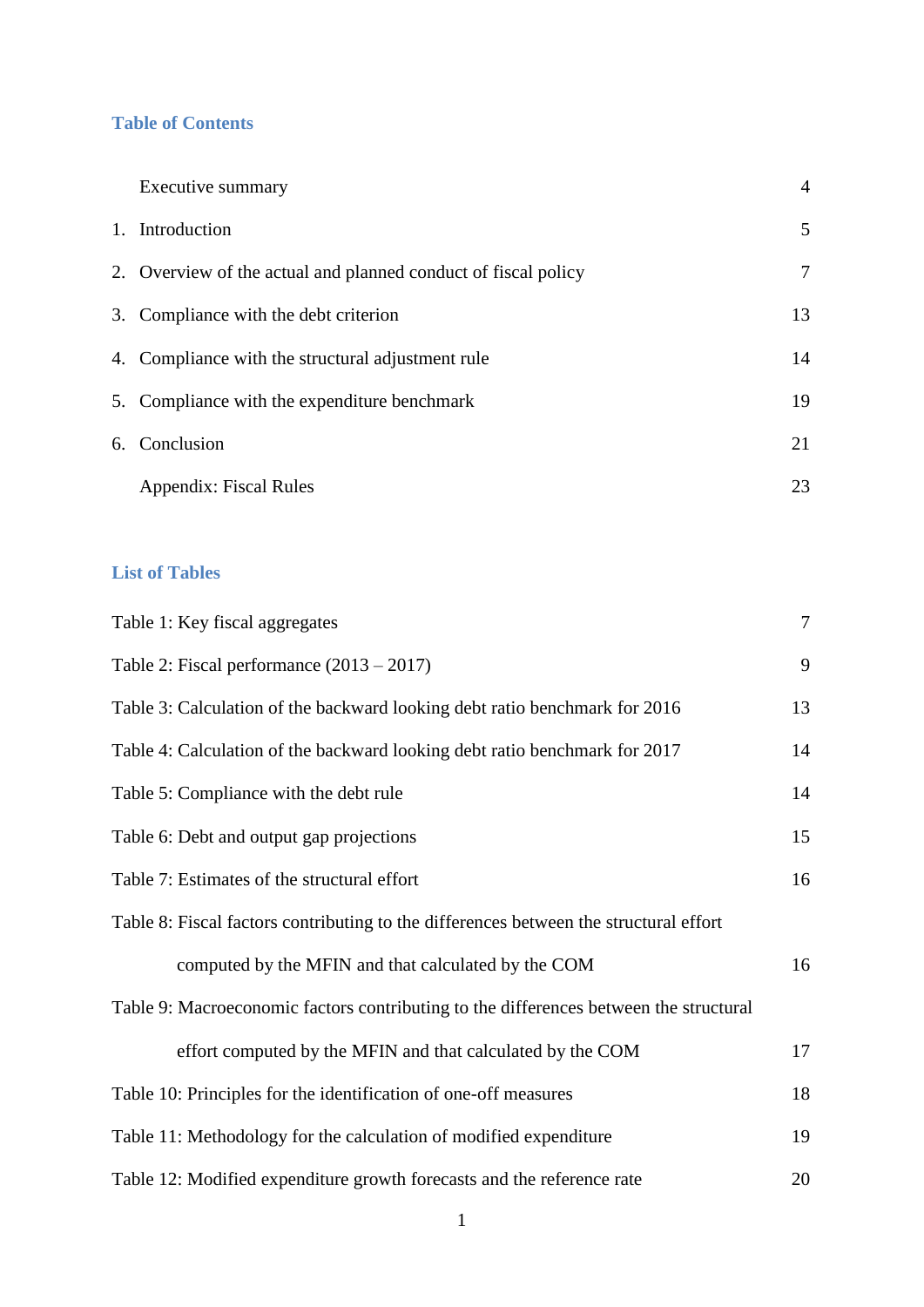| Table 13: Factors contributing to the differences in the modified expenditure aggregate | 20 |
|-----------------------------------------------------------------------------------------|----|
| Table 14: Compliance with the fiscal rules                                              |    |

# **List of Charts**

| Chart 1: Main budget components                    | 8  |
|----------------------------------------------------|----|
| Chart 2: Yearly revenue and expenditure patterns   | 10 |
| Chart 3: Fiscal deficit                            | 10 |
| Chart 4: Gross debt and nominal GDP                | 11 |
| Chart 5: Cyclical conditions and structural effort | 12 |
| Chart 6: Budget 2017 measures                      | 12 |

## **List of Boxes**

| Box 1: Monitoring requirements specified in Article 6 of Regulation (EU) No 473/2013 |  |
|--------------------------------------------------------------------------------------|--|
|                                                                                      |  |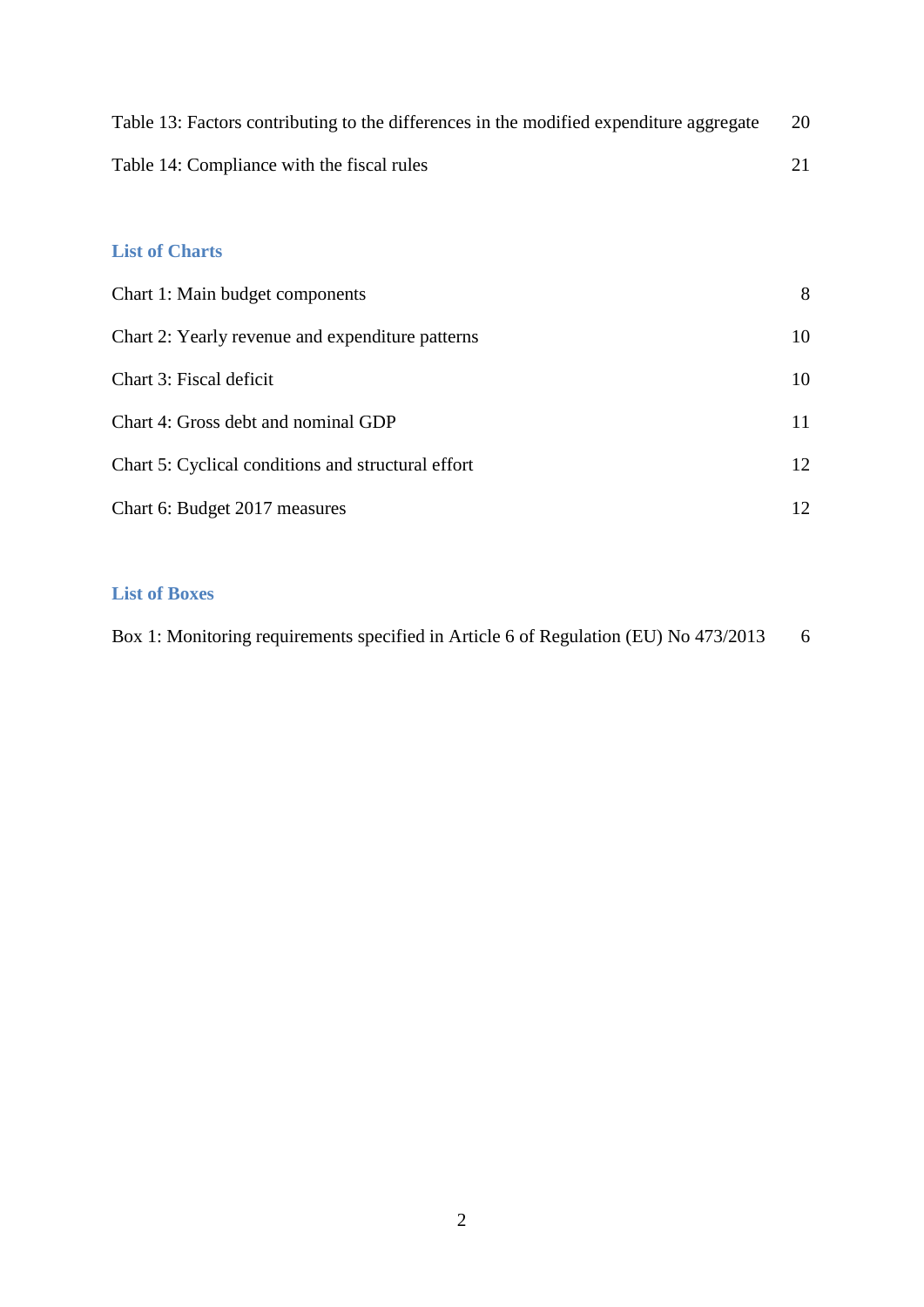# **Abbreviations**

| <b>COM</b>   | European Commission                             |
|--------------|-------------------------------------------------|
| <b>DBP</b>   | Draft Budgetary Plan                            |
| EU           | European Union                                  |
| <b>FRA</b>   | <b>Fiscal Responsibility Act</b>                |
| <b>GDP</b>   | <b>Gross Domestic Product</b>                   |
| $\mathbf{H}$ | <b>Individual Investor Programme</b>            |
| <b>MFAC</b>  | Malta Fiscal Advisory Council                   |
| <b>MFIN</b>  | <b>Ministry for Finance</b>                     |
| <b>MTO</b>   | Medium Term Objective                           |
| <b>NSO</b>   | <b>National Statistics Office</b>               |
| <b>SGP</b>   | <b>Stability and Growth Pact</b>                |
| <b>TFEU</b>  | Treaty on the Functioning of the European Union |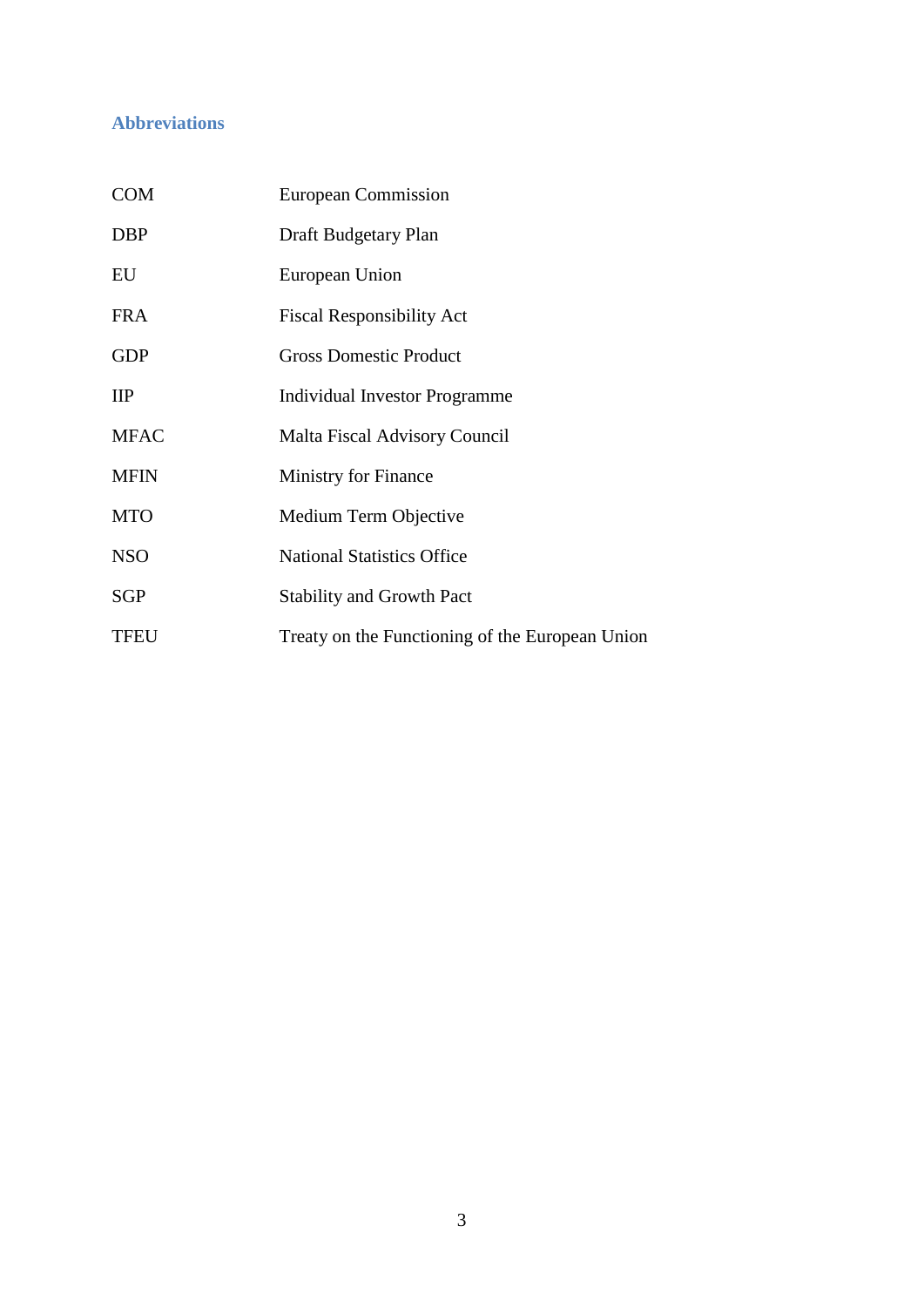#### **Executive summary**

This Report reviews the conduct of fiscal policy as outlined in the Draft Budgetary Plan 2017, focusing primarily on the extent of compliance with the fiscal rules outlined in the Fiscal Responsibility Act, 2014 (Cap. 534) and the Stability and Growth Pact of the European Union.

Headline public finances are expected to continue improving, with the fiscal deficit expected to narrow to 0.7% of GDP in 2016 and 0.5% of GDP in 2017, while the gross debt-to-GDP ratio is projected to decline to 63.3% in 2016 and 61.9% in 2017

The planned debt trajectory complies with the backward looking debt rule both for 2016 and 2017. Indeed, the slower accumulation of debt and the expansion in nominal GDP are enabling the debt to-GDP ratio to converge closer towards the 60% threshold, as confirmed by the calculations of both the Ministry for Finance and the European Commission.

Likewise, the undertaking of counter-cyclical fiscal tightening is facilitating the attainment of the Medium Term Objective of structural balance by 2019. Both the Ministry for Finance and the European Commission anticipate that the structural adjustment for 2016 will be comfortably higher than the 0.6% of GDP requirement. However, with regard to 2017, there is the risk of some divergence from this requirement, since according to the European Commission's estimate the structural adjustment may amount to 0.4 percentage points, which is half the magnitude indicated by the Ministry for Finance. This discrepancy mainly relates to the treatment of expenditure on Malta's European Union Presidency, which according to the European Commission's guidelines cannot be treated as a one-off expenditure.

Both institutions expect the expenditure rule, which requires annual expenditure growth (adjusted for certain components) not to exceed a country-specific lower rate, to be respected in 2016. Indeed, adjusted expenditure growth forecasts range around 0.5%-0.7%, which are lower than the benchmark rate of 1.3% set by the European Commission. However there is a risk of some deviation in 2017, as adjusted expenditure growth is estimated at 2.2% on the basis of the Commission's forecasts, and thus may exceed the 1.8% limit for the year.

The Malta Fiscal Advisory Council considers that the budgetary plan broadly complies with the requirements of the Fiscal Responsibility Act and the Stability and Growth Pact. Nevertheless, the Ministry is invited to explore possible fine-tuning of expenditure plans for 2017 to accommodate the requirements for both the annual structural effort as well as the yearly expenditure growth limits. It is however important that compliance with rules is done in a way which does not limit the efficacy and the meeting of fiscal policy objectives.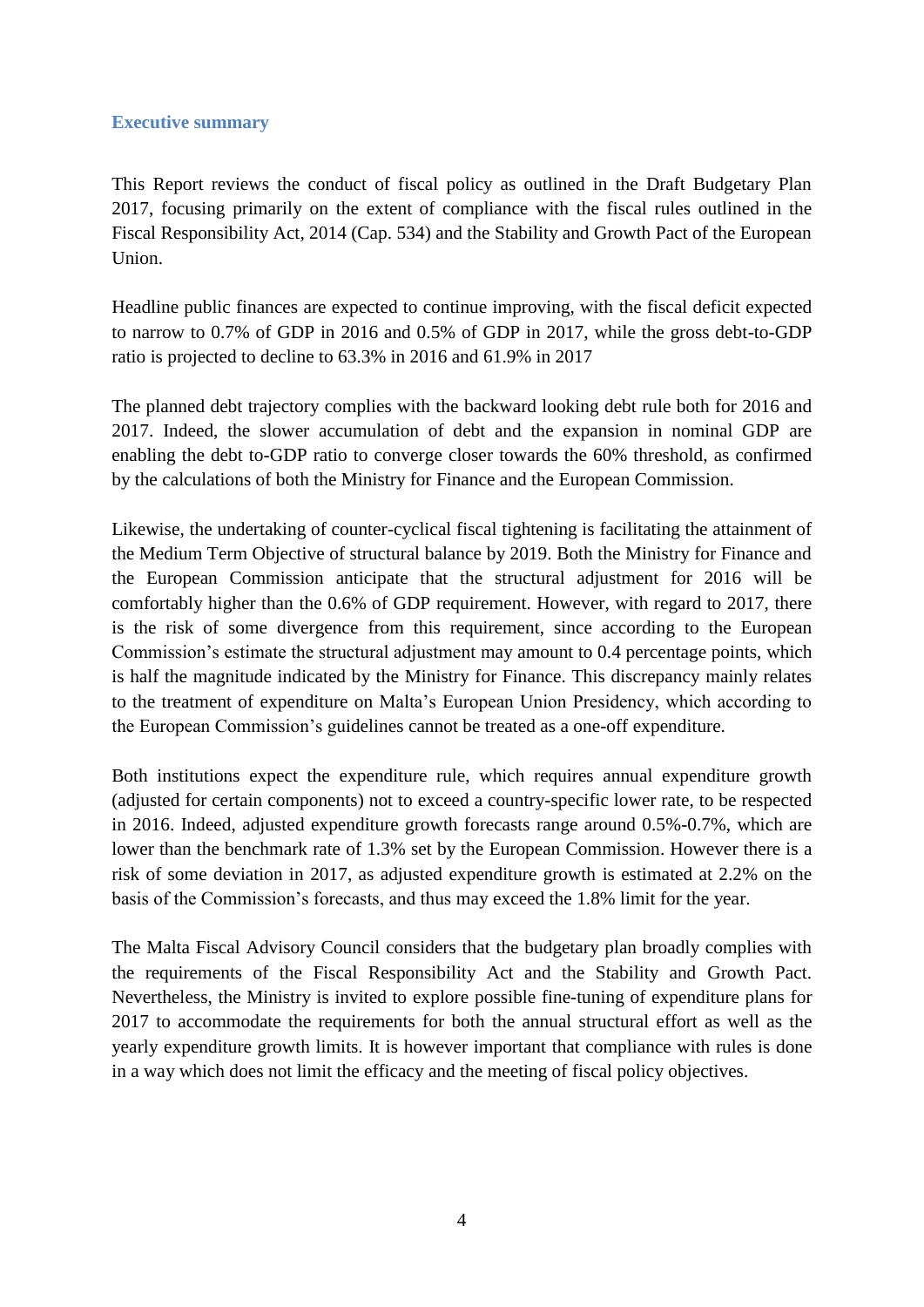#### **1. Introduction**

The Draft Budgetary Plan (DBP) which outlines the government's fiscal plans for 2017 was published on 18 October 2016. This document contains the measures announced by the Minister for Finance during the budget speech which was delivered on 17 October 2016. The information which needs to feature in the DBP is specified in Regulation (EU) No 473/2013 of the European Parliament and of the Council of 21 May 2013 on common provisions for monitoring and assessing draft budgetary plans and ensuring the correction of excessive deficit of the Member States in the euro area (see Box 1).

The European Commission (COM) evaluates each country's DBP to ensure that economic policy among the countries sharing the euro is coordinated and that they respect the European Union's (EU) economic governance rules. Thereafter, the COM grades each country's DBP as being either compliant, or broadly compliant, or at risk of non-compliance.

The fiscal plans outlined in the DBP, and associated fiscal outlook, are underpinned by the latest macroeconomic forecasts. Both the macroeconomic and fiscal baseline forecasts have been considered to be within the endorsable range of the Malta Fiscal Advisory Council (MFAC), on the basis of independent assessment reports which were respectively published in October and November 2016.<sup>1</sup> This third assessment report linked to the DBP 2017 evaluates whether the actual and planned conduct of fiscal policy for 2016 and 2017 complies with the fiscal rules prescribed by the Fiscal Responsibility Act (FRA) and the Stability and Growth Pact (SGP). Specifically, the FRA stipulates a debt rule and a structural adjustment rule, and makes indirect reference to the expenditure benchmark requirement. These three rules are based on the requirements of the SGP. The relevant text from the FRA and SGP are reproduced in the Appendix.

This Report, whose cut-off date is 2 December 2016, proceeds as follows.<sup>2</sup> Section 2 presents an overview of the actual and planned conduct of fiscal policy in Malta. Section 3 examines the extent to which, the debt rule is being adhered to. Section 4 evaluates compliance to the structural adjustment rule. Section 5 examines whether the expenditure benchmark is being respected. Section 6 concludes with some final considerations.

<sup>&</sup>lt;u>.</u>  $1$  The MFAC's reports are available on [www.mfac.gov.mt.](http://www.mfac.gov.mt/)

<sup>&</sup>lt;sup>2</sup> On 7 December 2016, the National Statistics office (NSO) published updated GDP statistics which indicated significant revisions to the level of both nominal and real GDP, as well to the yearly growth rates, particularly from 2014 onwards. However, this GDP vintage is not considered further in this Report since this data was not available at the time the DBP 2017 had been prepared, and also became available beyond the cut-off date.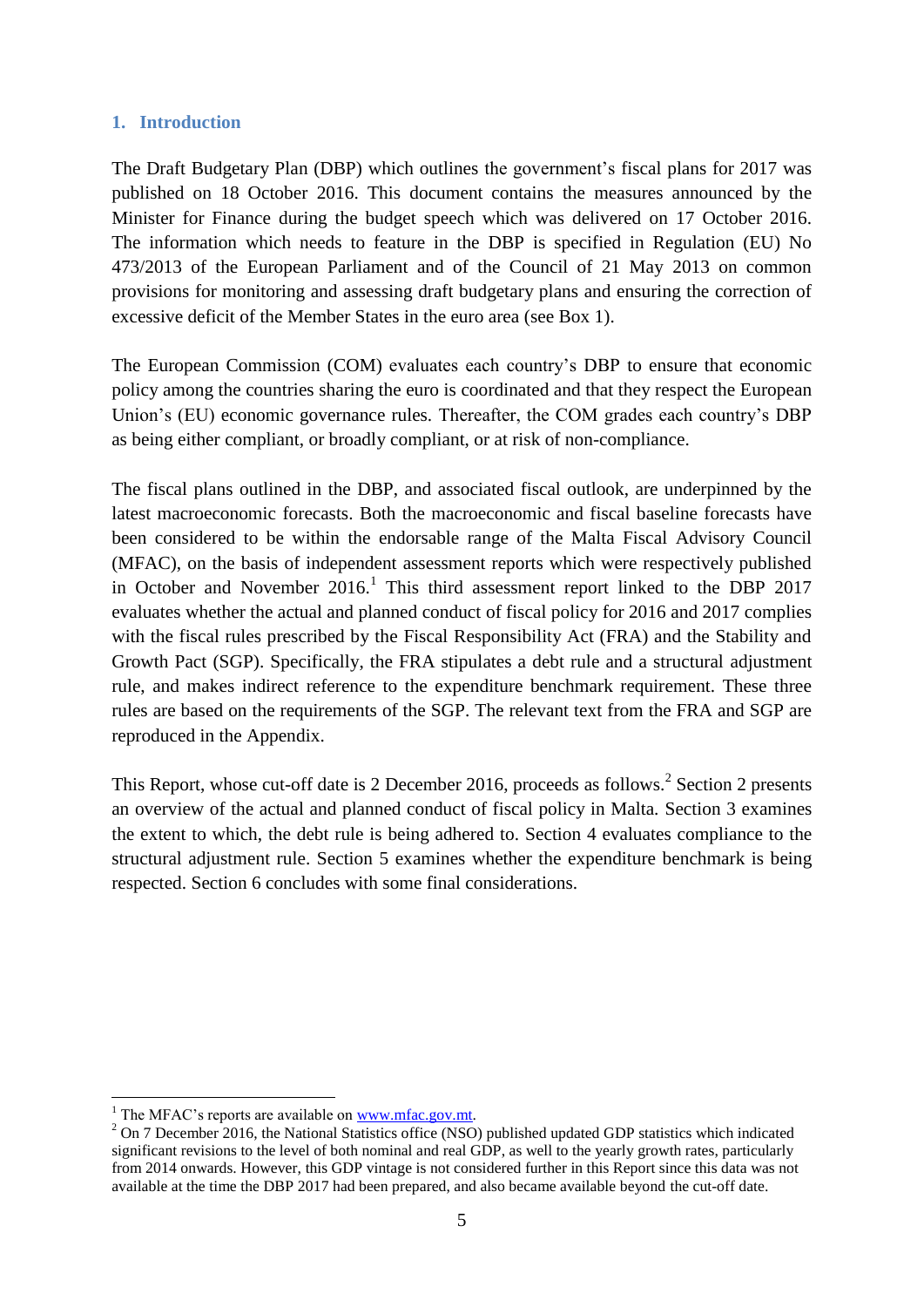**Box 1: Monitoring requirements specified in Article 6 of Regulation (EU) No 473/2013**

- 1. Member States shall submit annually to the Commission and to the Eurogroup a draft budgetary plan for the forthcoming year by 15 October.<sup>3</sup> That draft budgetary plan shall be consistent with the recommendations issued in the context of the SGP and, where applicable, with recommendations issued in the context of the annual cycle of surveillance, including the macroeconomic imbalances procedure as established by Regulation (EU) No 1176/2011, and with opinions on the economic partnership programmes referred to in Article 9.
- 2. As soon as the draft budgetary plans referred to in paragraph 1 have been submitted to the Commission, they shall be made public.
- 3. The draft budgetary plan shall contain the following information for the forthcoming year:
- (a) the targeted budget balance for the general government as a percentage of Gross Domestic Product (GDP), broken down by subsector of general government;
- (b) the projections at unchanged policies for expenditure and revenue as a percentage of GDP for the general government and their main components, including gross fixed capital formation;
- (c) the targeted expenditure and revenue as a percentage of GDP for the general government and their main components, taking into account the conditions and criteria to establish the growth path of government expenditure net of discretionary revenue measures under Article 5(1) of Regulation (EC) No 1466/97;
- (d) relevant information on the general government expenditure by function, including on education, healthcare and employment, and, where possible, indications on the expected distributional impact of the main expenditure and revenue measures;
- (e) a description and quantification of the expenditure and revenue measures to be included in the draft budget for the year to come at the level of each subsector in order to bridge the gap between the targets referred to in point (c) and the projections at unchanged policies provided in accordance with point (b);
- (f) the main assumptions of the independent macroeconomic forecasts and important economic developments which are relevant to the achievement of the budgetary targets;

1

 $3$  Since in 2016 this date fell on a Saturday, countries were allowed to submit at a later date.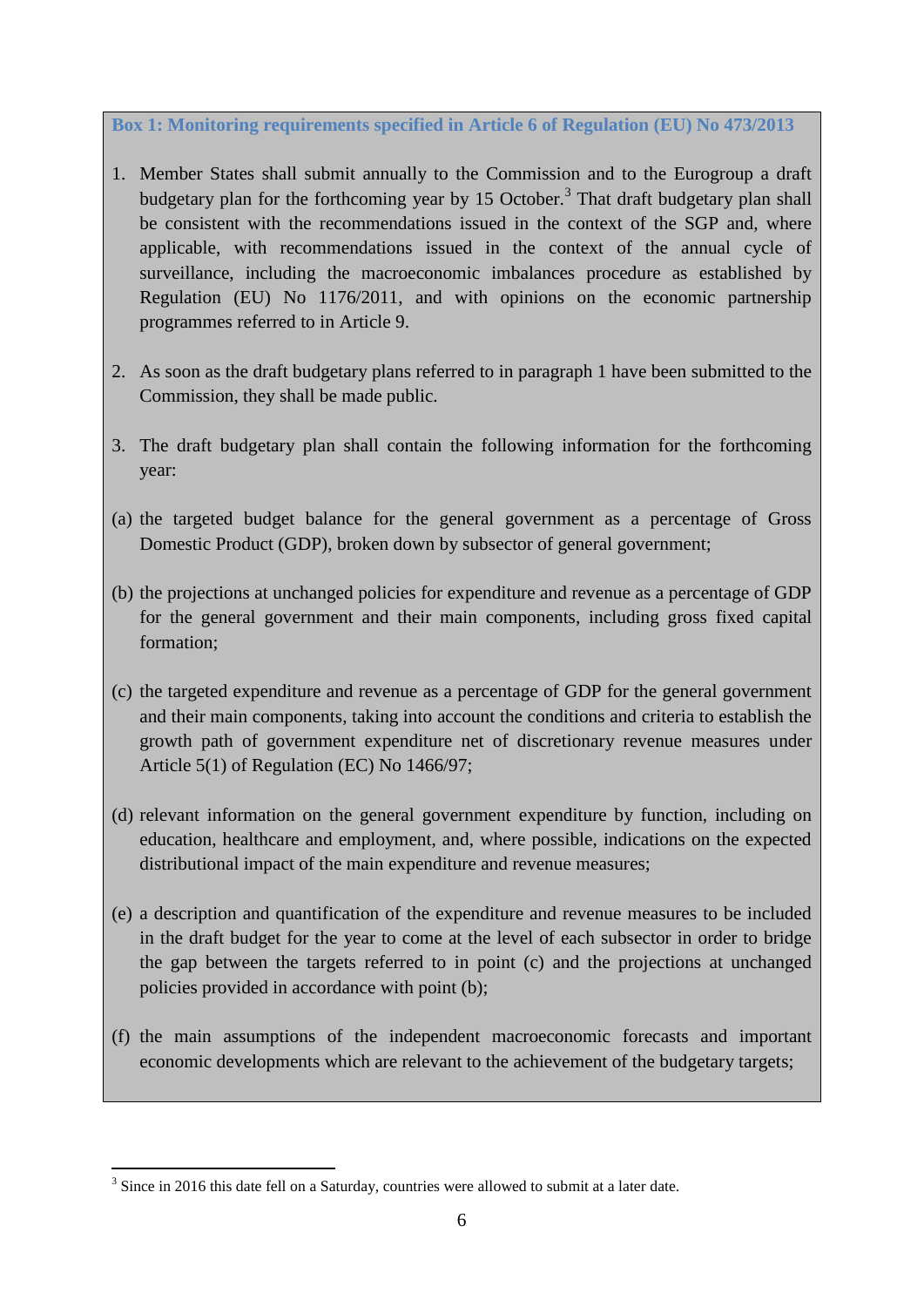- (g) an annex containing the methodology, economic models and assumptions, and any other relevant parameters underpinning the budgetary forecasts and the estimated impact of aggregated budgetary measures on economic growth;
- (h) indications on how reforms and measures in the draft budgetary plan, including in particular public investment, address the current recommendations to the Member State concerned in accordance with Articles 121 and 148 TFEU and are instrumental to the achievement of the targets set by the Union's strategy for growth and jobs.

The description referred to in point (e) of the first subparagraph may be less detailed for measures with a budgetary impact estimated to be lower than 0.1 % of GDP. Particular and explicit attention shall be paid to major fiscal policy reform plans with potential spill-over effects for other Member States whose currency is the euro.

- 4. Where the budgetary targets reported in the draft budgetary plan in accordance with paragraph 3 or the projections at unchanged policies differ from those in the most recent stability programme, the differences shall be duly explained.
- 5. The specification of the content of the draft budgetary plan shall be set out in a harmonised framework established by the Commission in cooperation with the Member States.

# **2. Overview of the actual and planned conduct of fiscal policy**

According to the latest DBP, the fiscal deficit-to GDP ratio is expected to decline from 1.4% in 2015, to 0.7% in 2016, and 0.5% in 2017 (see Table 1). In absolute terms, total revenue is expected to increase both in 2016 and 2017, but at a slower pace than nominal GDP. As a result, the revenue-to-GDP ratio is expected to decline from 42.0% in 2015 to 40.3% in 2016 and 39.8% in 2017. At the same time, the total expenditure-to-GDP ratio is expected to decline from 43.4% in 2015 to 41.0% in 2016, on account of lower expenditure in absolute terms. The expenditure-to-GDP ratio is expected to decline further in 2017, to 40.3%, on the basis of plans to restrain expenditure growth below that in nominal GDP.

| $1.0001.1001$ $1.0001$ $1.0001$ $1.001$ $1.001$ $1.001$ |        |        |        |  |  |
|---------------------------------------------------------|--------|--------|--------|--|--|
|                                                         | 2015   | 2016   | 2017   |  |  |
| <b>Fiscal balance</b>                                   | $-1.4$ | $-0.7$ | $-0.5$ |  |  |
| <b>Total revenue</b>                                    | 42.0   | 40.3   | 39.8   |  |  |
| Total expenditure                                       | 43.4   | 41.0   | 40.3   |  |  |
| $C_1, \ldots, C_n$ $M$ $T$ $N$ $I$                      |        |        |        |  |  |

Table  $1:$  Key fiscal aggregates (per cent of GDP)

*Source: MFIN*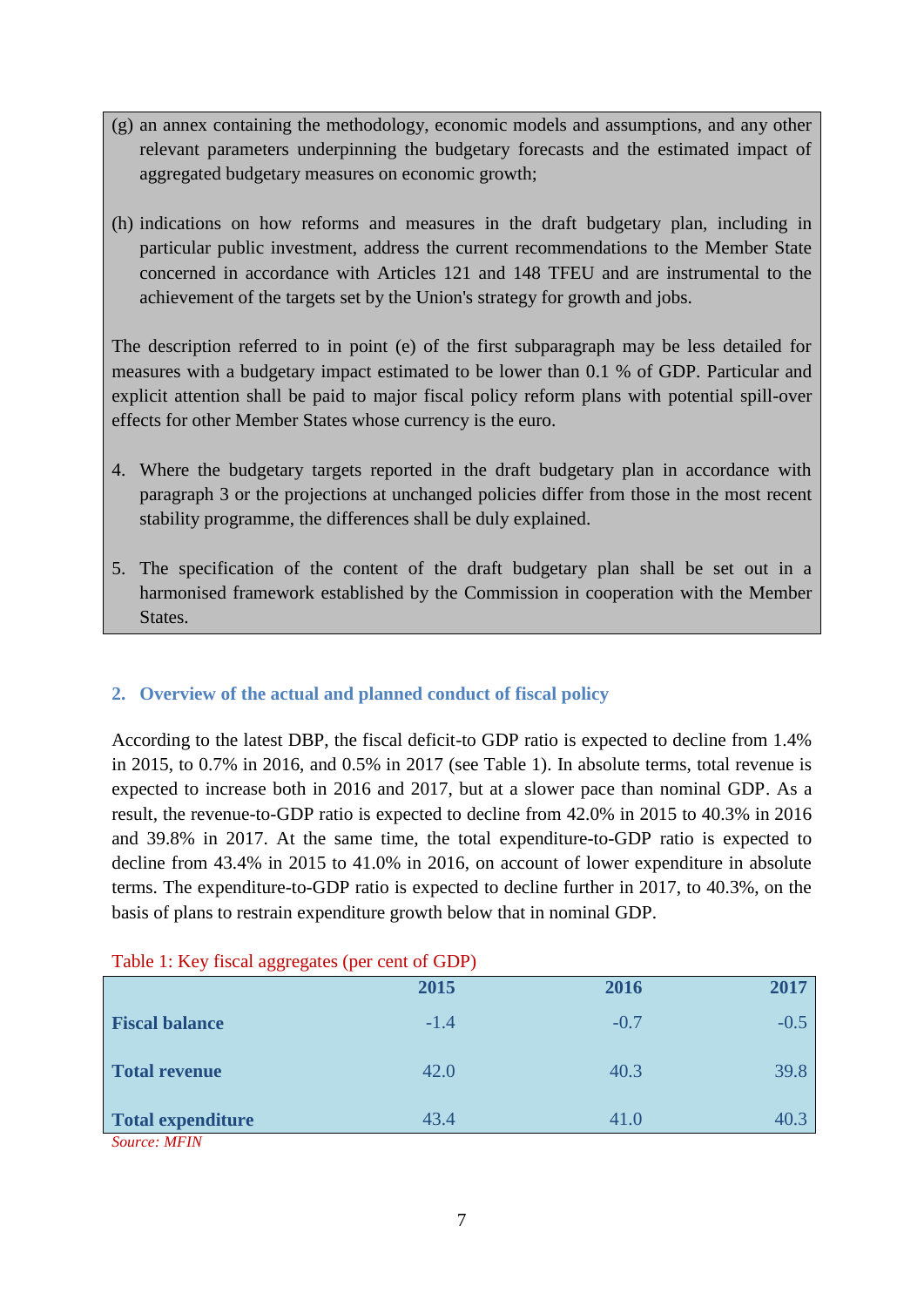At a revenue component level, the major changes are related to 'other revenue' which is expected to drop from 6.4% of GDP to 4.3% of GDP by 2017, primarily reflecting the absorption patterns of EU funds, which are included within this category. Otherwise, the major revenue items within the budget are expected to remain broadly stable, when compared to nominal GDP, with changes limited to around 0.1 percentage point (see Chart 1).





*Source: MFIN*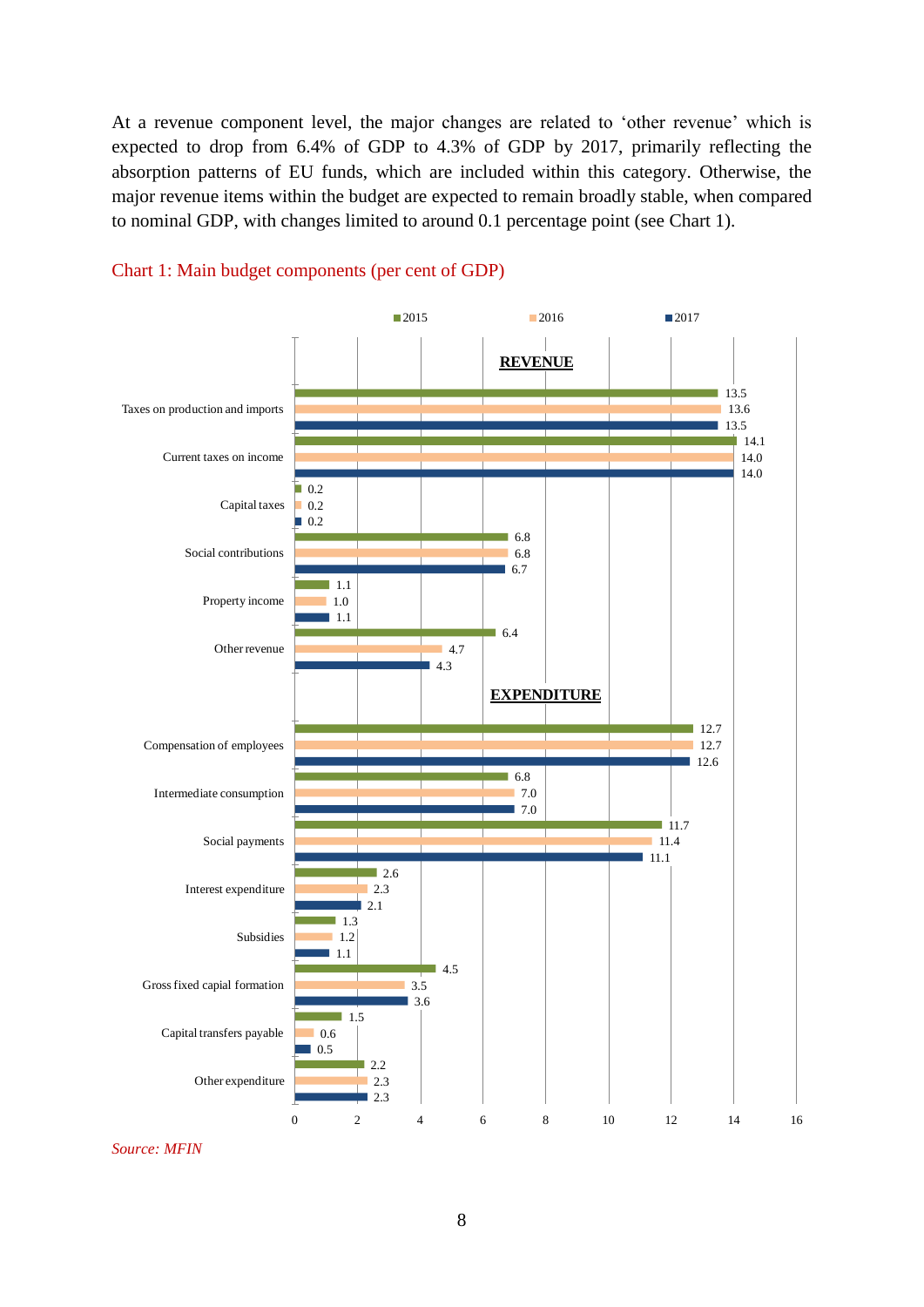On the other hand, the expenditure components are expected to undergo somewhat more pronounced changes as a percentage of nominal GDP during the forecast period. In particular, after having spiked in 2015, the ratio of spending on gross fixed capital formation is expected to drop, mirroring the projected lower take up of EU funds during this period. The latter also explains the planned contraction in capital transfers, as percentage of GDP. Other main changes relate to the scaling back of social payments when compared to GDP, from 11.7% in 2015, to 11.1% in 2017. This is primarily driven by the low inflationary environment which helps limit growth in social payments below that in nominal GDP. Interest expenditure is also expected to drop from 2.6% of GDP in 2015 to 2.1% of GDP in 2017, facilitated by the roll-over savings achieved as a result of the low interest rate environment.

Table 2 presents a longer term perspective of public finances, covering the actual and planned key fiscal ratios for 2013 – 2017. This five year period is characterised by a progressive improvement in the state of public finances, through consecutive reductions in the fiscal deficit ratio and in the structural deficit as percentage of potential GDP. The debt-to-GDP ratio is likewise on a downward trajectory. Should the 2017 targets be achieved, the fiscal balance would have improved by 2.1 percentage points compared to the 2013 level, to -0.5% of GDP. Meanwhile, the structural balance would have improved by slightly more (2.6 percentage points), to -0.3% of potential GDP. At the same time, the debt-to-GDP ratio would have been scaled back from 68.4% of GDP in 2013 to 61.9% of GDP in 2017. The MFAC welcomes the Government's actions to date which have succeeded in improving the state of public finances, and encourages the Government to ensure that, as indicated in the DBP, such momentum is also maintained in 2017.

|                            | 2013   | 2014   | 2015   | 2016   | 2017   |
|----------------------------|--------|--------|--------|--------|--------|
| <b>Fiscal balance</b>      | $-2.6$ | $-2.1$ | $-1.4$ | $-0.7$ | $-0.5$ |
| <b>Structural balance*</b> | $-2.9$ | $-2.8$ | $-2.2$ | $-1.1$ | $-0.3$ |
| <b>Gross Debt</b>          | 68.4   | 67.0   | 64.0   | 63.3   | 61.9   |

Table 2: Fiscal performance (2013 – 2017) (per cent of GDP)

\* The structural balance is expressed as percentage of potential GDP. The structural balance figures for years 2013, 2014 and 2015 are reproduced from the COM's autumn 2016 forecasts while those for 2016 and 2017 are derived from MFIN's DBP for 2017.

*Source: COM, MFIN*

Throughout the 2013 – 2015 period, revenues have expanded by more than expenditures and a similar pattern is expected for 2016 and 2017 (see Chart 2). This explains the consecutive narrowing of the fiscal deficit in absolute terms (see Chart 3). The rising level of nominal GDP is contributing to further reduce the fiscal deficit-to-GDP ratio. On the other hand, the fall in the debt ratio reflects the slower accumulation of debt and the expansion of nominal GDP (see Chart 4).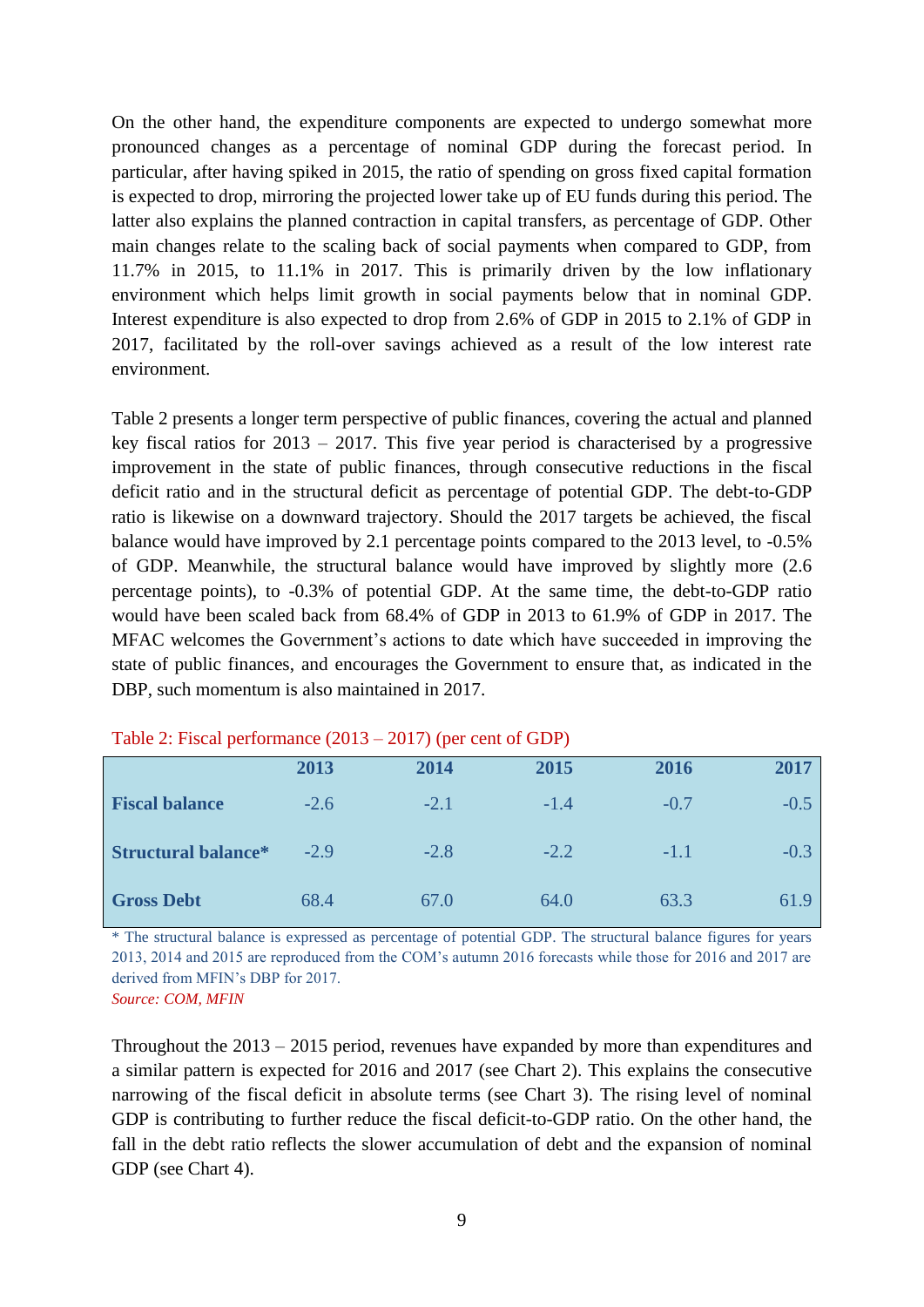

#### Chart 2: Yearly revenue and expenditure patterns (EUR millions)

Note: Anywhere above the dashed line indicates combinations of revenue and expenditure developments leading to an improvement in the fiscal balance, whereas anywhere below the dashed line indicates combinations which lead to a deterioration in the fiscal balance. For the period 2013 – 2017 all points in the Chart are above the dashed line, in line with the improvements recorded in each of these years. *Source: MFIN*



#### Chart 3: Fiscal deficit (EUR millions)

*Source: MFIN*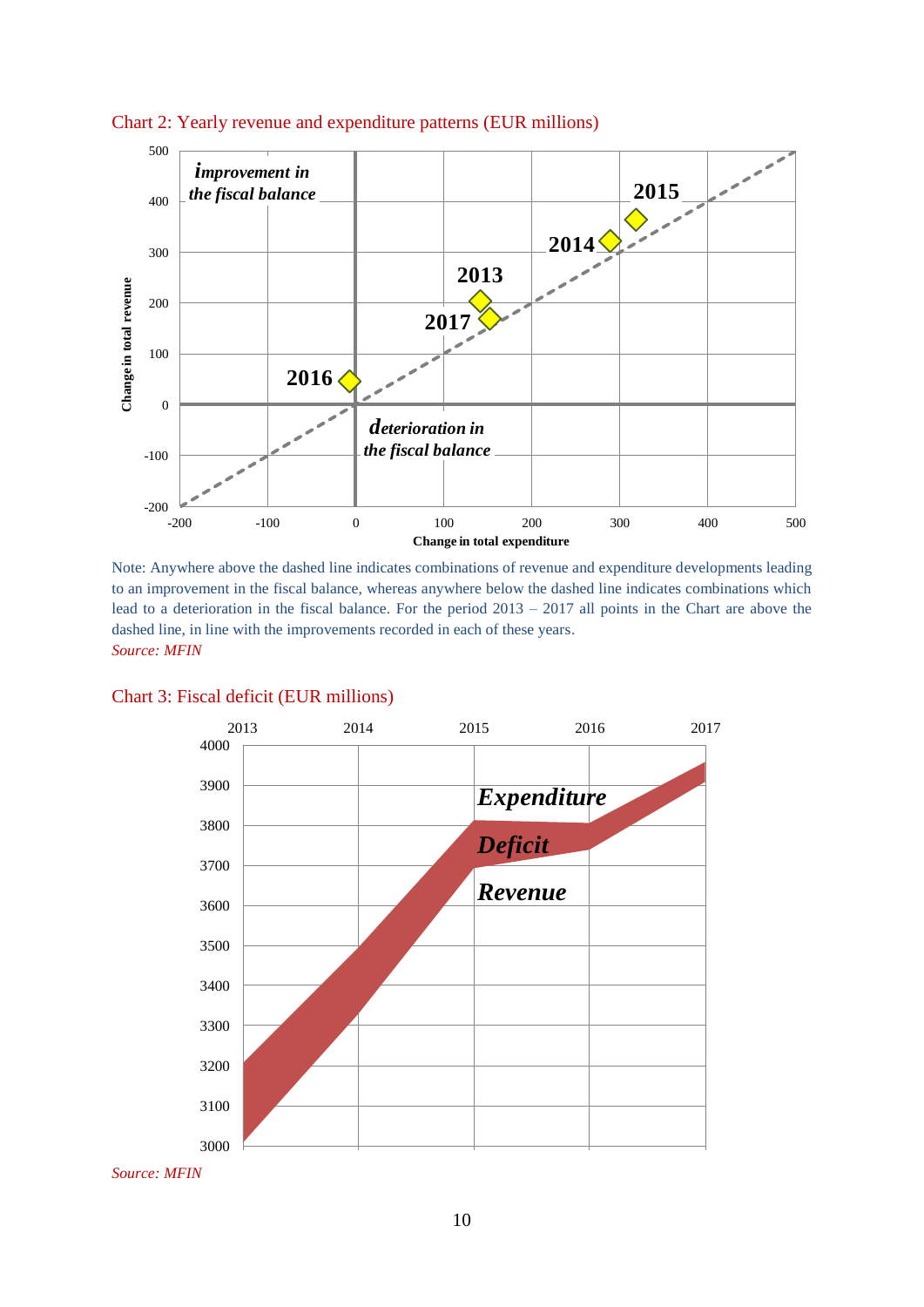

Chart 4: Gross debt and nominal GDP (EUR millions, per cent)

*Source: MFIN*

1

With regard to the improvement in the structural balance, this was the result of countercyclical fiscal tightening. Indeed, positive, albeit uneven, structural adjustment is being undertaken at the time when the economy is operating above potential (see Chart 5). While the structural adjustment undertaken in 2014 and 2015 was contained, on the basis of the calculations by the Ministry for Finance (MFIN), 2016 will see the strongest adjustment in structural terms, equivalent to 1.2 percentage points. A further significant adjustment equivalent to 0.8 percentage points is planned for 2017.

The DBP 2017 includes revenue and expenditure measures which in total amount to  $\epsilon$ 80.7 million.<sup>4</sup> The largest portion of initiatives, representing approximately 41.7% of the total, relate to additional spending on the provision of public goods (see Chart 6).<sup>5</sup> A further 24.9% of measures are related to various redistribution initiatives, primarily targeted towards the lower income households. Some 14.4% represent measures which address market failures, particularly negative externalities. A significant share, amounting to 12.7% is accounted for by spending in relation to the EU Presidency, which Malta will hold during the first six months of 2017. As for the new measures which are explicitly intended to generate revenue, these are limited, and equivalent to 6.2% of the measures identified in the DBP 2017.

<sup>&</sup>lt;sup>4</sup> The estimate of measures is based on the magnitude of the measures, irrespective of whether they are of a revenue or expenditure nature. Hence this figure is different from the impact estimated at -0.651% of GDP quoted in Table 5a of the DBP, as the latter represents the net incremental budgetary impact.

 $5$  This spending is mainly financed through the revenues raised from the Individual Investor Programme (IIP).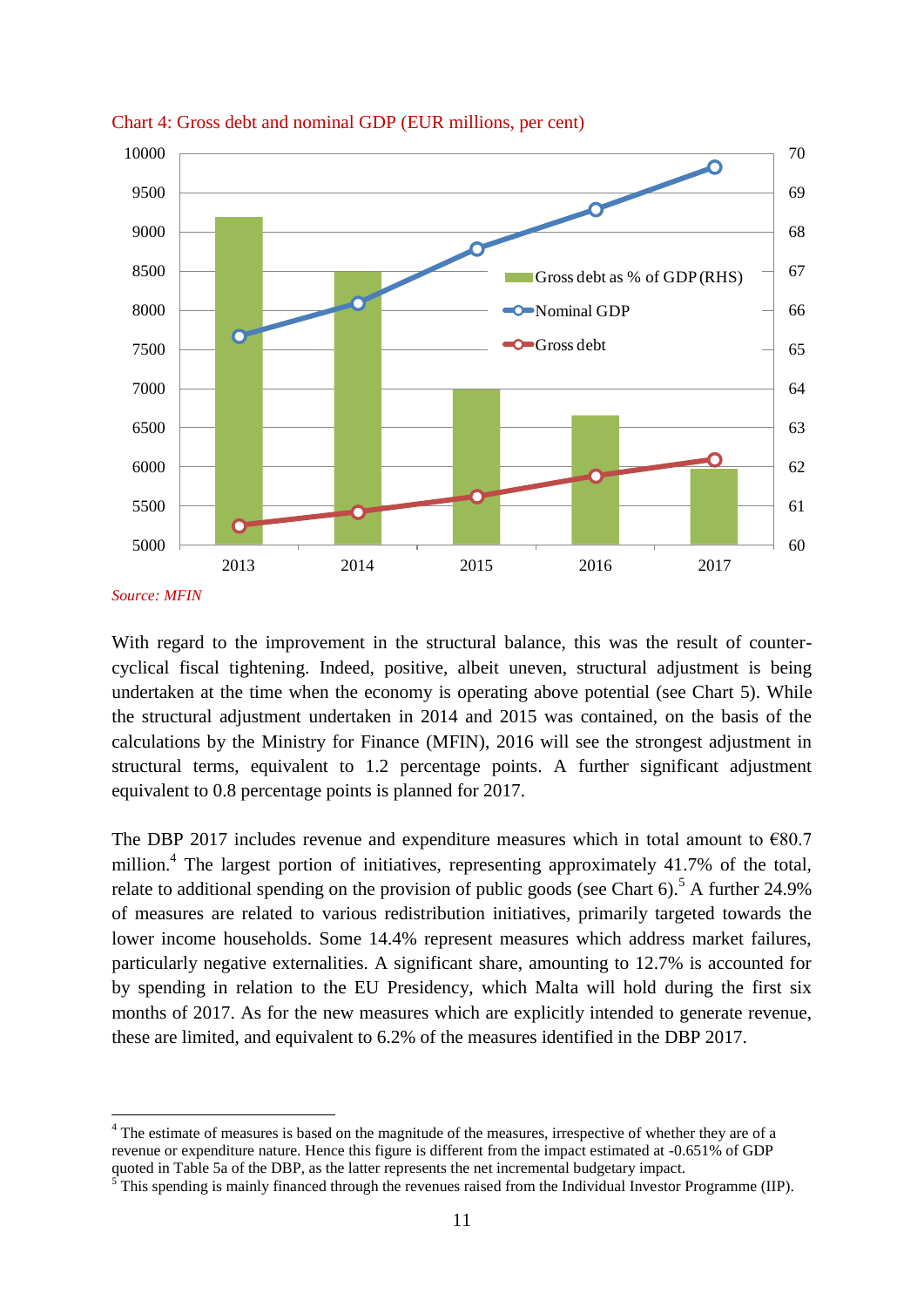

Chart 5: Cyclical conditions and structural effort (percentage points of GDP)

*Source: MFIN*

Chart 6: Budget 2017 measures (per cent)



*Source: MFAC calculations*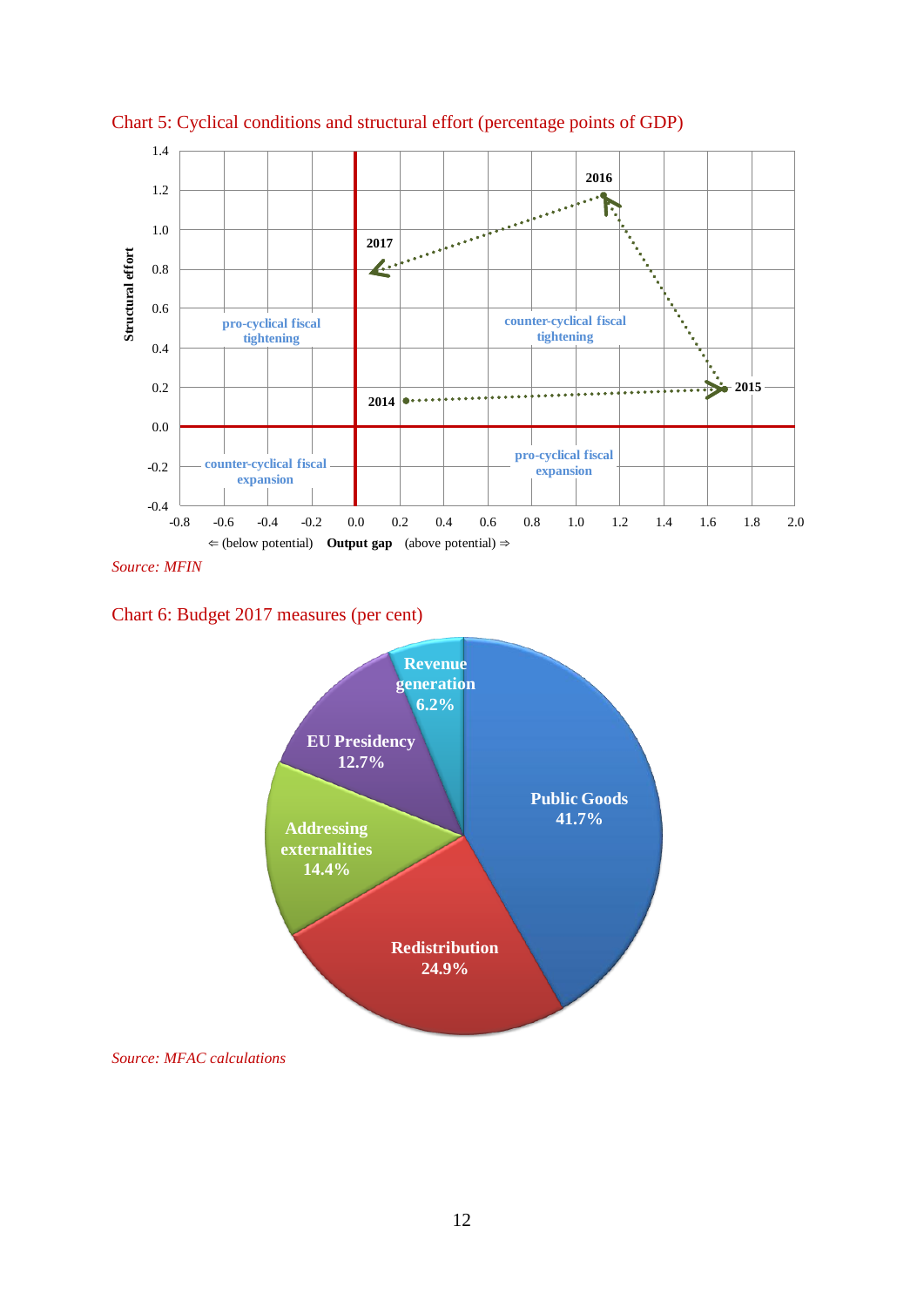#### **3. Compliance with the debt criterion**

At the end of 2015, Malta's ratio of gross government debt to GDP exceeded the 60% threshold. As a result compliance with the debt criterion requires that the country progressively lowers its debt ratio to converge to this limit. The pace of convergence must also be sustained. This criterion can be met in its most stringent version, termed the backward looking approach, if the debt ratio falls below or is equal to the appropriately calculated benchmark rate.<sup>6</sup> The latter, which is meant to sustain gradual progress towards the threshold, is calculated on the basis of the differential between the actual values for debt ratio of the preceding three years and the 60% threshold.

The applicable debt ceiling for 2016, which considers 2015 as period (t) is thus based on the actual debt ratios recorded over the three year period 2012 to 2014 (see Table 3). In turn, that for 2017 is based on the debt ratios for the three year period 2013 to 2015 (see Table 4). The formula to establish the annual benchmark rate assigns progressively declining weights to the gap (for each of the three years) with respect to the threshold.<sup>7</sup> Thus, greater importance (higher weights) is assigned to the more recent debt statistics.

| $DD_t = 60\% + \frac{0.95}{3}(D_{t-1} - 60\%) + \frac{0.95^2}{3}(D_{t-2} - 60\%) + \frac{0.95^3}{3}(D_{t-3} - 60\%)$ |                                           |               |                     |   |                                     |  |  |
|----------------------------------------------------------------------------------------------------------------------|-------------------------------------------|---------------|---------------------|---|-------------------------------------|--|--|
|                                                                                                                      | a                                         | b             | $\mathbf{c}$        | d | $\mathbf{e}$                        |  |  |
|                                                                                                                      |                                           | $d*f$         |                     |   |                                     |  |  |
|                                                                                                                      |                                           |               | <b>Differential</b> |   | Weight                              |  |  |
|                                                                                                                      | <b>Formula</b>                            | <b>Result</b> |                     |   | Formula Result Formula Result       |  |  |
| $\mathbf{A}$                                                                                                         | Threshold                                 | 60.0          |                     |   |                                     |  |  |
| $\mathbf{B}$                                                                                                         | Debt $(t-1)$                              | 2.2           | $D_{(t-1)}$ – 60    |   | $7.0\qquad(0.95)/3\quad0.3167$      |  |  |
| $\mathbf C$                                                                                                          | Debt $(t-2)$                              | 2.5           | $D_{(t-2)}$ – 60    |   | 8.4 $(0.95^2)/3$ 0.3008             |  |  |
| D                                                                                                                    | Debt $(t-3)$                              | $2.2^{\circ}$ | $D_{(t-3)} - 60$    |   | $7.6\qquad (0.95^3)/3\qquad 0.2858$ |  |  |
| $A+B+C+D$                                                                                                            | <b>Benchmark rate <math>(DD_t)</math></b> | 66.9          |                     |   |                                     |  |  |

Table 3: Calculation of the backward looking debt ratio benchmark rate for 2016

Note:  $D_{t-1}$  is the debt ratio for 2014,  $D_{t-2}$  is the debt ratio for 2013 and  $D_{t-3}$  is the debt ratio for 2012. The capital and small letters of the alphabet indicate the rows and columns of the Table and are included to clarify the computations involved.

*Source: MFAC calculations*

1

<sup>&</sup>lt;sup>6</sup> The SGP also allows for some flexibility when the backward rule in not satisfied. For further details refer to 'Box 2 – The debt rule' published by the MFAC on 30 September 2015 in 'An Assessment of the Medium-Term Fiscal Strategy 2015-2018, Annual Report 2014 and Half Yearly Report 2015 published by the Ministry for Finance', available on the MFAC's website.

<sup>&</sup>lt;sup>7</sup> For further details refer to the Vade Mecum on the Stability and Growth Pact – 2016 edition, by the COM, available on [http://ec.europa.eu/economy\\_finance/publications/eeip/ip021\\_en.htm.](http://ec.europa.eu/economy_finance/publications/eeip/ip021_en.htm)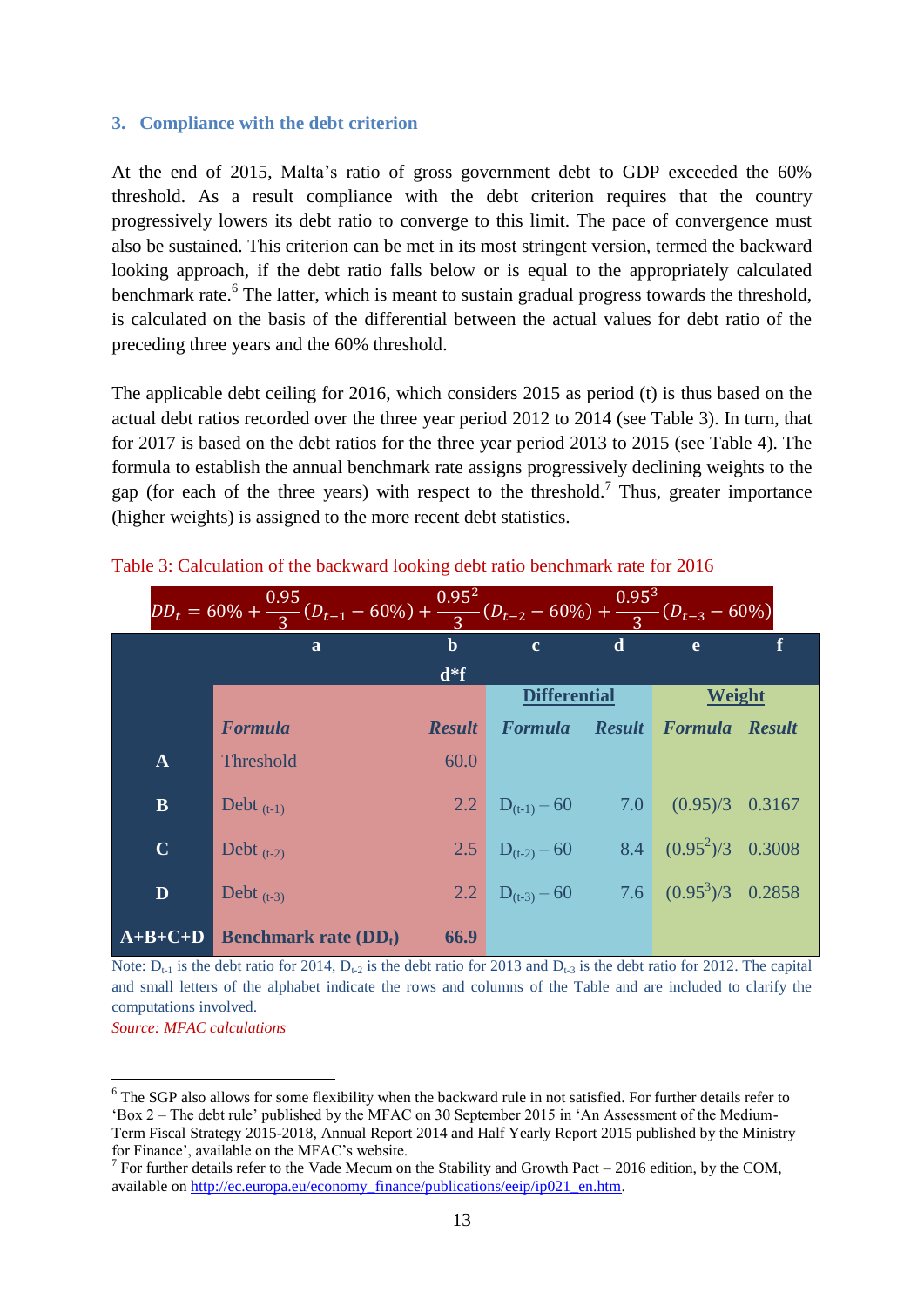|              | a                           | $\mathbf b$   | $\mathbf{c}$        | $\mathbf d$ | $\mathbf{e}$                 | f |
|--------------|-----------------------------|---------------|---------------------|-------------|------------------------------|---|
|              |                             | $d*f$         |                     |             |                              |   |
|              |                             |               | <b>Differential</b> |             | Weight                       |   |
|              | <b>Formula</b>              | <b>Result</b> | <b>Formula</b>      |             | <b>Result Formula Result</b> |   |
| $\mathbf{A}$ | Threshold                   | 60.0          |                     |             |                              |   |
| $\mathbf{B}$ | Debt $(t-1)$                | 1.3           | $D_{(t-1)}$ – 60    |             | $4.0$ $(0.95)/3$ $0.3167$    |   |
| $\mathbf C$  | Debt $(t-2)$                | 2.1           | $D_{(t-2)}$ – 60    |             | 7.0 $(0.95^2)/3$ 0.3008      |   |
| D            | Debt $(t-3)$                | 2.4           | $D_{(t-3)} - 60$    |             | 8.4 $(0.95^3)/3$ 0.2858      |   |
| $A+B+C+D$    | <b>Benchmark rate (DDt)</b> | 65.8          |                     |             |                              |   |

#### Table 4: Calculation of the backward looking debt ratio benchmark rate for 2017

Note:  $D_{t-1}$  is the debt ratio for 2015,  $D_{t-2}$  is the debt ratio for 2014 and  $D_{t-3}$  is the debt ratio for 2013. The capital and small letters of the alphabet indicate the rows and columns of the Table and are included to clarify the computations involved.

*Source: MFAC calculations*

The MFIN is projecting the debt-to GDP ratio to reach 63.3% in 2016 and 61.9% in 2017 (see Table 5). In both cases the debt projections are below the applicable benchmark rates which, as can be seen from Table 3 and Table 4, are estimated respectively at 66.9% and 65.8%. As a result, the debt criterion is satisfied according to the backward looking method. Compliance to this rule is also confirmed when using the COM's debt forecasts which, at 62.1% of GDP for 2016, and 59.9% of GDP for 2017, are actually more optimistic than the MFIN's forecasts. Indeed, the COM anticipates that by 2017, the 60% debt threshold would be fully met, in which case, going forward, the requirement would be to maintain the debt ratio below this ceiling.

#### Table 5: Compliance with the debt rule (per cent of GDP)

|                     | 2016             |            |            | 2017             |            |            |
|---------------------|------------------|------------|------------|------------------|------------|------------|
|                     | <b>Benchmark</b> | <b>DBP</b> | <b>COM</b> | <b>Benchmark</b> | <b>DBP</b> | <b>COM</b> |
| Gross debt<br>ratio | 66.9             | 63.3       | 62.1       | 65.8             | 61.9       | 59.9       |

*Source: COM, MFAC, MFIN*

## **4. Compliance with the structural adjustment rule**

In order to progress toward the Medium Term Objective (MTO) of a balanced budget in structural terms by 2019, the government must undertake a minimum annual improvement in the structural budget balance, that is, in the fiscal balance net of cyclical and temporary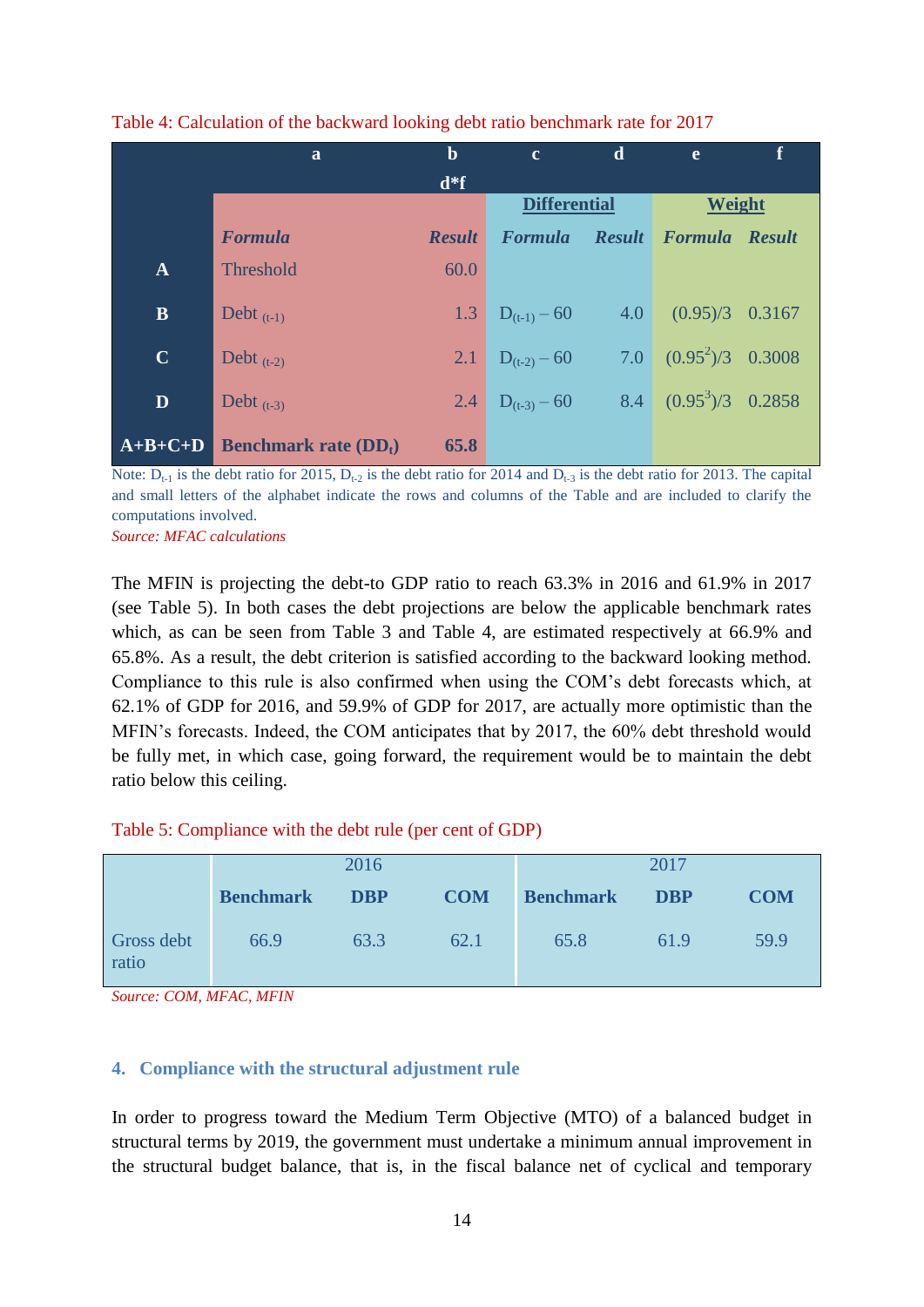effects and of one-off measures. The size of the required structural effort varies depending on two factors: whether the country's debt-to-GDP ratio is below or above the 60% threshold; and the prevailing output gap conditions.<sup>8</sup>

In Malta's case, the size of the required fiscal adjustment is determined by the fact that Malta's debt-to-GDP ratio will remain above the 60% threshold in both 2016 and 2017 while cyclical conditions are considered to be in 'normal times' (see Table  $6$ ). Projections for the output gap are rather similar for the MFIN and the COM, narrowing from 1.1% of potential output in 2016 to 0.1% in 2017 according to the MFIN's forecasts, and narrowing from 0.9% to 0.1% according to the COM's forecasts.

|  | Table 6: Debt and output gap projections (per cent of GDP, per cent of potential output) |  |
|--|------------------------------------------------------------------------------------------|--|
|--|------------------------------------------------------------------------------------------|--|

|                   |                               | 2016 | 2017 |  |
|-------------------|-------------------------------|------|------|--|
| <b>Debt</b>       | <b>MFIN (DBP)</b>             | 63.3 | 61.9 |  |
|                   | <b>COM</b> (Autumn forecasts) | 62.1 | 59.9 |  |
| <b>Output</b> gap | <b>MFIN (DBP)</b>             | 1.1  | 0.1  |  |
|                   | MFIN (recalculated by COM)*   | 1.1  | 0.0  |  |
|                   | <b>COM</b> (Autumn forecasts) | 0.9  | 0.1  |  |

Note: The figures provided by a country may be recalculated by the COM. Figures relating to debt are expressed as percentage of GDP while those relating to the output gap are expressed as percentage of potential output.

*Source: COM, MFIN*

1

The applicable fiscal adjustment requested for Malta for 2016 and 2017 was set by the COM at 0.6% of potential GDP. This requirement was included in the recommendation issued by the European Council on 12 July 2016, which encouraged the country 'to achieve an annual fiscal adjustment of 0.6 % of GDP towards the medium-term budgetary objective in 2016 and in 2017, by taking the necessary structural measures'.<sup>10</sup>

For 2016, both the structural effort envisaged by the MFIN and that projected by the COM, respectively at 1.2% and 1.1% of GDP, suggest that the criterion for the year should be met (see Table 7) with an element of frontloading. This is in line with the MFAC's recommendation to use windfalls for a stronger fiscal consolidation effort and is also meant to ensure broad compliance with the expenditure benchmark referred to in the following section. On the other hand, for 2017, whereas the MFIN anticipates a structural effort

 $8$  For further details refer to 'Box 3 – The required structural effort published in 'An Assessment of the Medium-Term Fiscal Strategy 2015-2018, Annual Report 2014 and Half Yearly Report 2015 published by the Ministry for Finance', available on the MFAC's website.

 $9<sup>9</sup>$  In the case of debt the COM expected the debt ratio to fall below 60% of GDP by 2017, while cyclical conditions fall within the range to be considered as in normal conditions according to both the MFIN's and the COM's projections.

<sup>&</sup>lt;sup>10</sup> Source: [http://eur-lex.europa.eu/legal-content/EN/TXT/HTML/?uri=CELEX:32016H0818\(25\)&from=EN.](http://eur-lex.europa.eu/legal-content/EN/TXT/HTML/?uri=CELEX:32016H0818(25)&from=EN)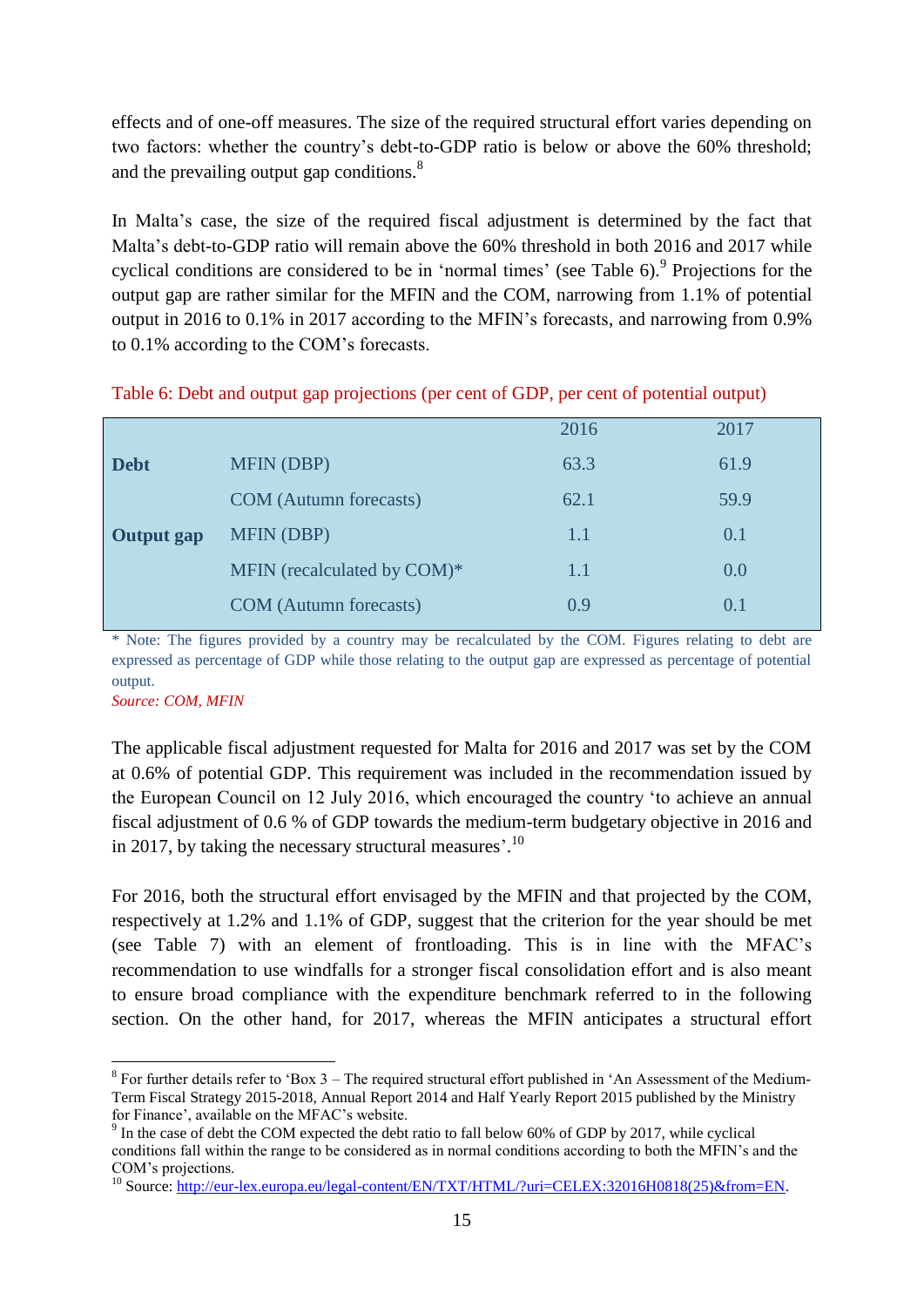equivalent to 0.8% of GDP, the estimates by the COM indicate a structural effort which is half the size, at 0.4% of GDP.

|                               | 2016 | 2017 |
|-------------------------------|------|------|
| Required structural effort    | 0.6  | 0.6  |
| <b>MFIN (DBP)</b>             | 1.2  | 0.8  |
| <b>COM</b> (Autumn forecasts) | 1.1  | 0.4  |

Table 7: Estimates of the structural effort (per cent of GDP)

*Source: COM, MFIN*

Thus, whereas according to the MFIN the annual 0.6% of GDP adjustment will also be met in 2017, according to the COM's projections there is a risk of some deviation in 2017. The factors explaining why the COM's estimates differ to some extent from the MFIN's calculations can be various and relate both to fiscal and macroeconomic factors (see Table 8 and Table 9).

Table 8: Fiscal factors contributing to the differences between the structural effort computed by the MFIN and that calculated by the COM

| <b>Theoretical factor</b>                                                                       | <b>Specific factor</b>                                                                                                                                                                                                                                                                                              | <b>Applicable</b><br>for Year | <b>Identifiable effect</b><br>on structural<br>effort*                                     |
|-------------------------------------------------------------------------------------------------|---------------------------------------------------------------------------------------------------------------------------------------------------------------------------------------------------------------------------------------------------------------------------------------------------------------------|-------------------------------|--------------------------------------------------------------------------------------------|
| Differences in the<br>forecasts for the<br>headline fiscal<br>balance                           | While for 2016 the COM is<br>forecasting an identical fiscal deficit<br>to the MFIN, the COM is projecting<br>a slightly higher fiscal deficit for<br>2017 (of 0.6% of GDP compared to<br>MFIN's forecast of 0.5% of GDP)                                                                                           | 2016<br>2017                  | Nil<br>$-\epsilon$ 12.0 million<br>$-0.1\%$ of GDP                                         |
| Differences in the<br>list of one-off and<br>temporary effects                                  | The COM did not consider the<br>expenditure related to the EU<br>Presidency as fitting the definition<br>of one-off events according to the<br>SGP guidelines. On the other hand,<br>the MFIN considered the EU<br>presidency costs as one-off<br>expenditures, which can be netted<br>off from the budget balance. | 2016<br>2017                  | $-\epsilon$ 16.0 million<br>$-0.2\%$ of GDP<br>$-\epsilon$ 26.3 million<br>$-0.3\%$ of GDP |
| Differences in the<br>quantification of<br>the magnitude of<br>one-off and<br>temporary effects | The COM's estimates for temporary<br>measures are in line with those of<br>the MFIN (apart from the exclusion<br>of EU presidency costs mentioned<br>above).                                                                                                                                                        | 2016<br>2017                  | Nil<br><b>Nil</b>                                                                          |

\* A negative value contributes towards a smaller structural effort estimated by the COM when compared to the MFIN.

*Source: COM, MFAC, MFIN*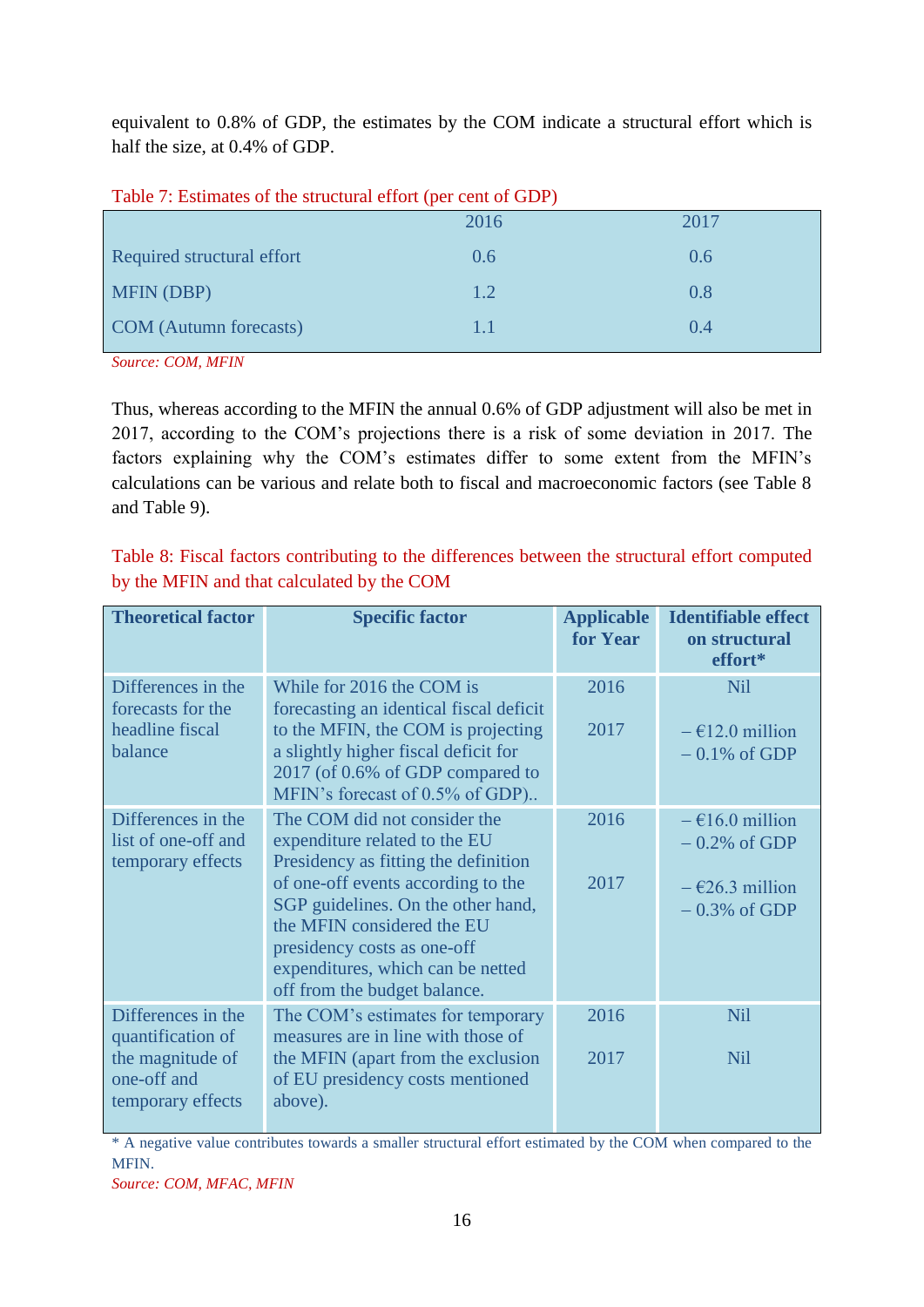Table 9: Macroeconomic factors contributing to the differences between the structural effort computed by the MFIN and that calculated by the COM

| <b>Theoretical factor</b>                                                            | <b>Specific factor</b>                                                                                                                                                                                                                                                                                                                                                                                                                                                                                               | <b>Effect on structural effort</b>                                                                                                                                                                                                                                                                                                                                                                                                                         |  |  |  |  |
|--------------------------------------------------------------------------------------|----------------------------------------------------------------------------------------------------------------------------------------------------------------------------------------------------------------------------------------------------------------------------------------------------------------------------------------------------------------------------------------------------------------------------------------------------------------------------------------------------------------------|------------------------------------------------------------------------------------------------------------------------------------------------------------------------------------------------------------------------------------------------------------------------------------------------------------------------------------------------------------------------------------------------------------------------------------------------------------|--|--|--|--|
| Differences in the<br>output gap                                                     | For 2016 the COM has higher<br>forecasts for real GDP growth and<br>potential output growth when<br>compared to the MFIN.<br>Nevertheless, the two effects are<br>practically cancelling off yielding a<br>similar output gap estimate as the<br>MFIN. For 2017, the differences<br>between the COM and the MFIN<br>are likewise small, and despite<br>different real GDP and potential<br>output growth forecasts, the<br>estimates for the output gap range<br>closely, between 0.0% and 0.1% of<br>potential GDP. | The differences in the output gap<br>estimates produce differences in<br>the cyclical element of the<br>budget balance. In particular, a<br>higher output gap produces a<br>larger estimate for the cyclical<br>effect and vice versa. As a result,<br>the changes in the structural<br>balance from one year to the<br>other will be impacted. This<br>effect is however small since the<br>differences in the output gap<br>estimates are only marginal. |  |  |  |  |
| Items impacting the output gap                                                       |                                                                                                                                                                                                                                                                                                                                                                                                                                                                                                                      |                                                                                                                                                                                                                                                                                                                                                                                                                                                            |  |  |  |  |
| Differences in the<br>forecasts for real<br>GDP*                                     | The COM is forecasting higher real GDP growth both for 2016 and<br>2017, respectively at 4.1% and 3.7%, compared to the 3.9% and 3.5%<br>real GDP forecasts by the MFIN.                                                                                                                                                                                                                                                                                                                                             |                                                                                                                                                                                                                                                                                                                                                                                                                                                            |  |  |  |  |
| Differences in the<br>forecast for<br>potential output*<br>4.701<br>1.3.1<br>$-11.5$ | The COM is forecasting higher growth in potential output for 2016<br>(4.7% as compared to 4.5% estimated by the MFIN) but lower potential<br>growth in 2017 (4.5% compared to the MFIN's 4.6%). These<br>differences can be partly ascribed to the fact that when compared to the<br>MFIN's forecasts, the COM has higher forecast growth for gross fixed<br>capital formation in 2016 but lower in 2017.<br>dall'italianoni<br>$\mathcal{L}$ . $\mathcal{L}$ . $\mathcal{L}$<br>$1$ $CDD = 1$ $C$                   |                                                                                                                                                                                                                                                                                                                                                                                                                                                            |  |  |  |  |

\* The combined impact of differences in the forecast for real GDP and for potential output results in differences for the estimates of the output gap.

*Source: COM, MFAC, MFIN*

It appears that the main factor explaining the divergence between the MFIN's and the COM's estimate of the structural effort relates to the fiscal domain, and in particular is related to the classification of costs associated with Malta's EU Presidency, and to a lesser extent the higher fiscal deficit forecast by the COM for 2017. The main issue is whether costs related to the EU Presidency fall within the definition of a one-off event or not according to the SGP.

In this respect, the COM has issued five guiding principles for the definition of one-off measures (see Table 10).<sup>11</sup> These principles are used by the COM when it issues its opinion

<sup>1</sup> <sup>11</sup> Source: Report on Public Finances in EMU 2015, Institutional Paper 014, December 2015 available on http://ec.europa.eu/economy\_finance/publications/eeip/pdf/ip014\_en.pdf.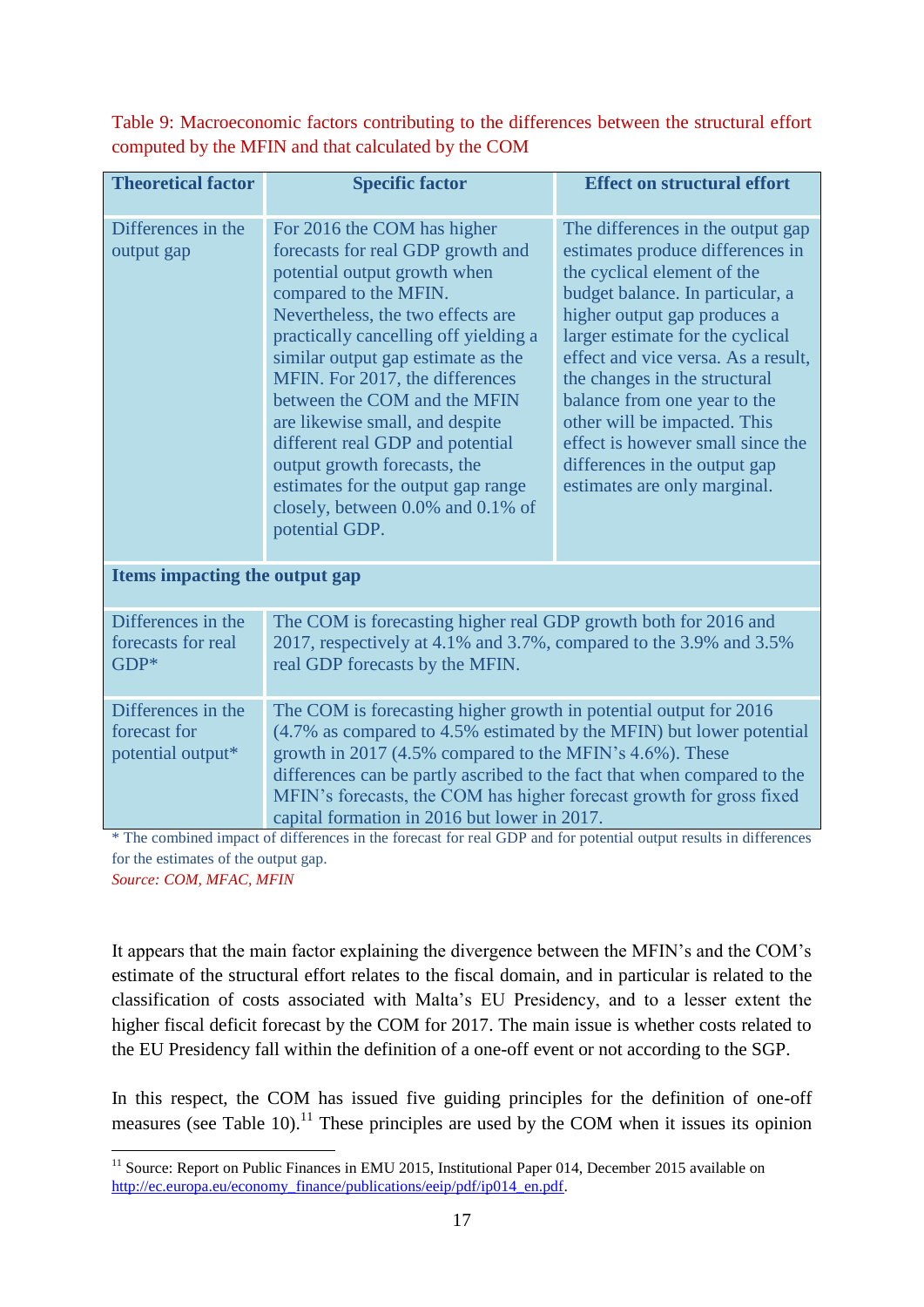regarding the extent of compliance with respect to the SGP. On balance, while acknowledging the special nature of this type of expenditure, the MFAC shares the opinion of the COM that EU Presidency costs should not be treated as one-off costs, because not all five principles are satisfied. The main argument relates to the fact that EU membership is an integral part of the country's obligations and hence, despite the EU Presidency's disproportionate impact in terms of costs in the case of a small economy, this by itself cannot be considered as a one-off event.

| <b>Number</b>  | <b>Principle</b>                                                                                                       | <b>MFAC Comments</b>                                                                                                                                                                                                                                                         |
|----------------|------------------------------------------------------------------------------------------------------------------------|------------------------------------------------------------------------------------------------------------------------------------------------------------------------------------------------------------------------------------------------------------------------------|
| $\overline{1}$ | One-off measures are<br>intrinsically non-<br>recurrent.                                                               | The EU Presidency is held by each country for six<br>months on a rotation basis. Although this event is<br>voluntary and not frequent, it forms part of the EU<br>membership general duties of a country and hence is<br>normally expected to repeat itself again in future. |
| $\overline{2}$ | The one-off nature of a<br>measure cannot be<br>decreed by law or by an<br>autonomous government<br>decision.          | The definition of what constitutes a one-off measure<br>cannot be unilaterally decided by the country itself.                                                                                                                                                                |
| 3              | Volatile components of<br>revenue or expenditure<br>should not be considered<br>one-off.                               | Not applicable.                                                                                                                                                                                                                                                              |
| $\overline{4}$ | Deliberate policy actions<br>that increase the deficit<br>do not, as a rule, qualify<br>as one-offs.                   | Not applicable.                                                                                                                                                                                                                                                              |
| 5              | Only measures having a<br>significant impact on the<br>general government<br>balance should be<br>considered one-offs. | For a small country like Malta, spending on the EU<br>Presidency can be disproportionately high when<br>compared to GDP.                                                                                                                                                     |
|                |                                                                                                                        |                                                                                                                                                                                                                                                                              |

#### Table 10: Principles for the identification of one-off measures

*Source: COM*

On the other hand, when one takes 2016 and 2017 together, both Commission's estimates and the MFIN's targets indicate that the projected change in the structural balance over these two years will exceed the structural effort needed to converge to the MTO and thus there is no risk of deviation from the required adjustment based on the annual average structural effort criteria for this two-year period.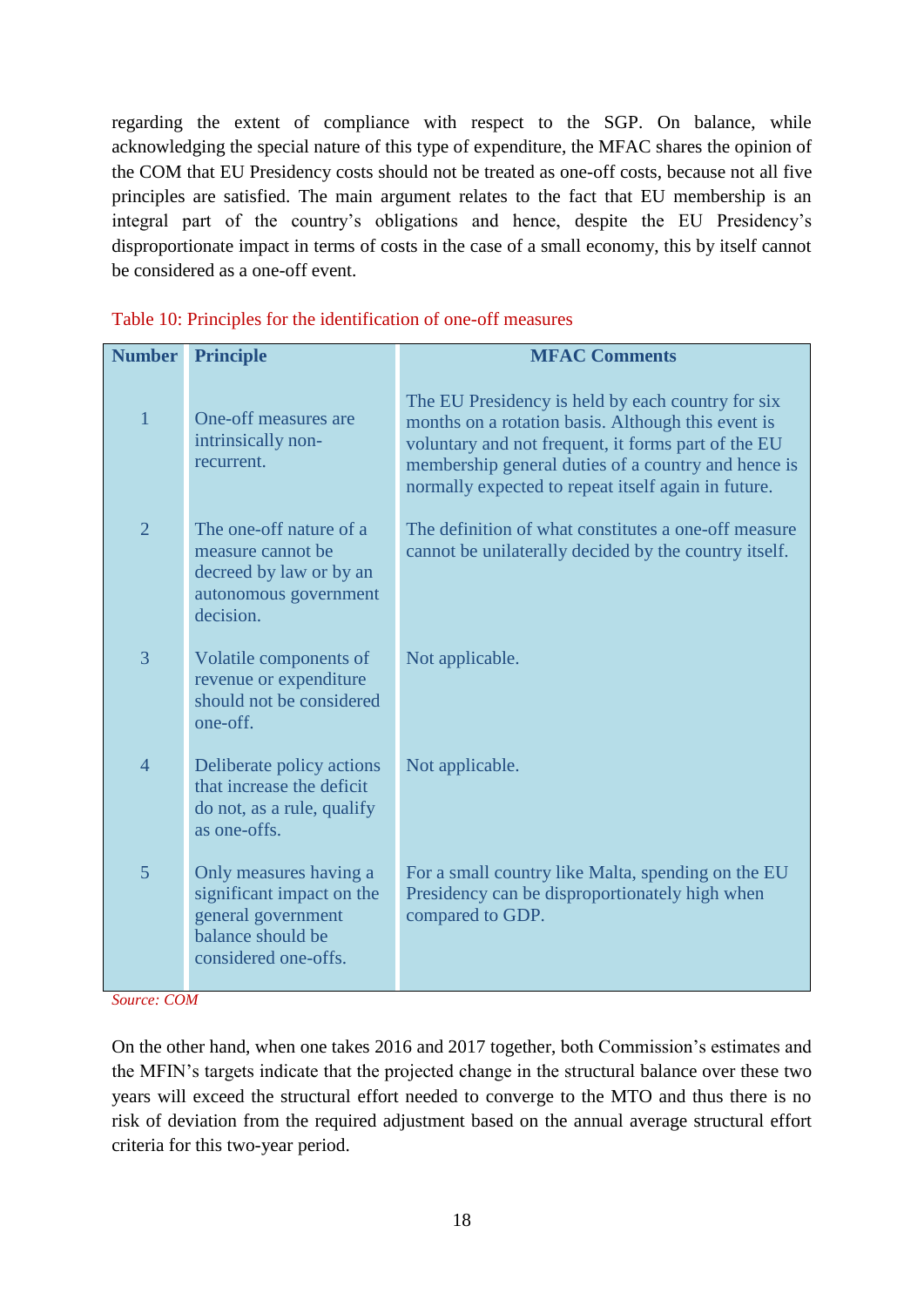## **5. Compliance with the expenditure benchmark**

Whereas the SGP envisages an expenditure benchmark, the FRA only makes indirect reference to it in the eventuality that the country receives a warning from the COM as a result of a significant deviation in its budgetary policy.

According to the rule, the annual ceiling for expenditure growth in real terms is based on the medium-term rate of potential GDP growth. The latter is calculated using the 10-year average of potential GDP, which comprises five years of historical data, the current year and four year forecasts.<sup>12</sup> In the case of countries which are not at their MTO, which includes Malta, a country-specific convergence margin is then subtracted from the medium-term rate of potential GDP growth, to establish the annual reference growth rate for expenditure. This additional restraint acts as a safeguard in favour of fiscal consolidation. The permissible expenditure growth is thus assessed in terms of a 'modified expenditure' aggregate, which nets out specific items (see Table 11). Nominal growth in the modified expenditure is then converted into real growth by deducting the percentage change in the GDP deflator. This is necessary to make this aggregate comparable to the ceiling which is also expressed in real terms.

Table 11: Methodology for the calculation of modified expenditure

|   | Government expenditure aggregate in period t                                                      |
|---|---------------------------------------------------------------------------------------------------|
|   | Interest expenditure in period t                                                                  |
|   | Government expenditure on EU programmes which is fully matched by EU funds<br>revenue in period t |
|   | Gross fixed capital formation in period t                                                         |
| 十 | Gross fixed capital formation averaged over periods t-3 to t                                      |
|   | Cyclical unemployment benefit expenditure in period t                                             |
|   | Modified expenditure aggregate in period t                                                        |

*Source: Vade Mecum on the Stability and Growth Pact (2016 edition) published by the COM.*

The expenditure benchmark is respected whenever the real modified expenditure growth is within the estimate for potential output growth netted off the convergence margin. Differences between the MFIN's and the COM's expenditure component forecasts, as well as the macroeconomic outlook (in terms of cyclical conditions, the GDP deflator and the medium term potential GDP), may give rise to divergences in the assessment of compliance or otherwise with respect to the expenditure benchmark.

<sup>1</sup>  $12$  The calculations follow the commonly agreed methodology set out by the COM's Output Gap Working Group.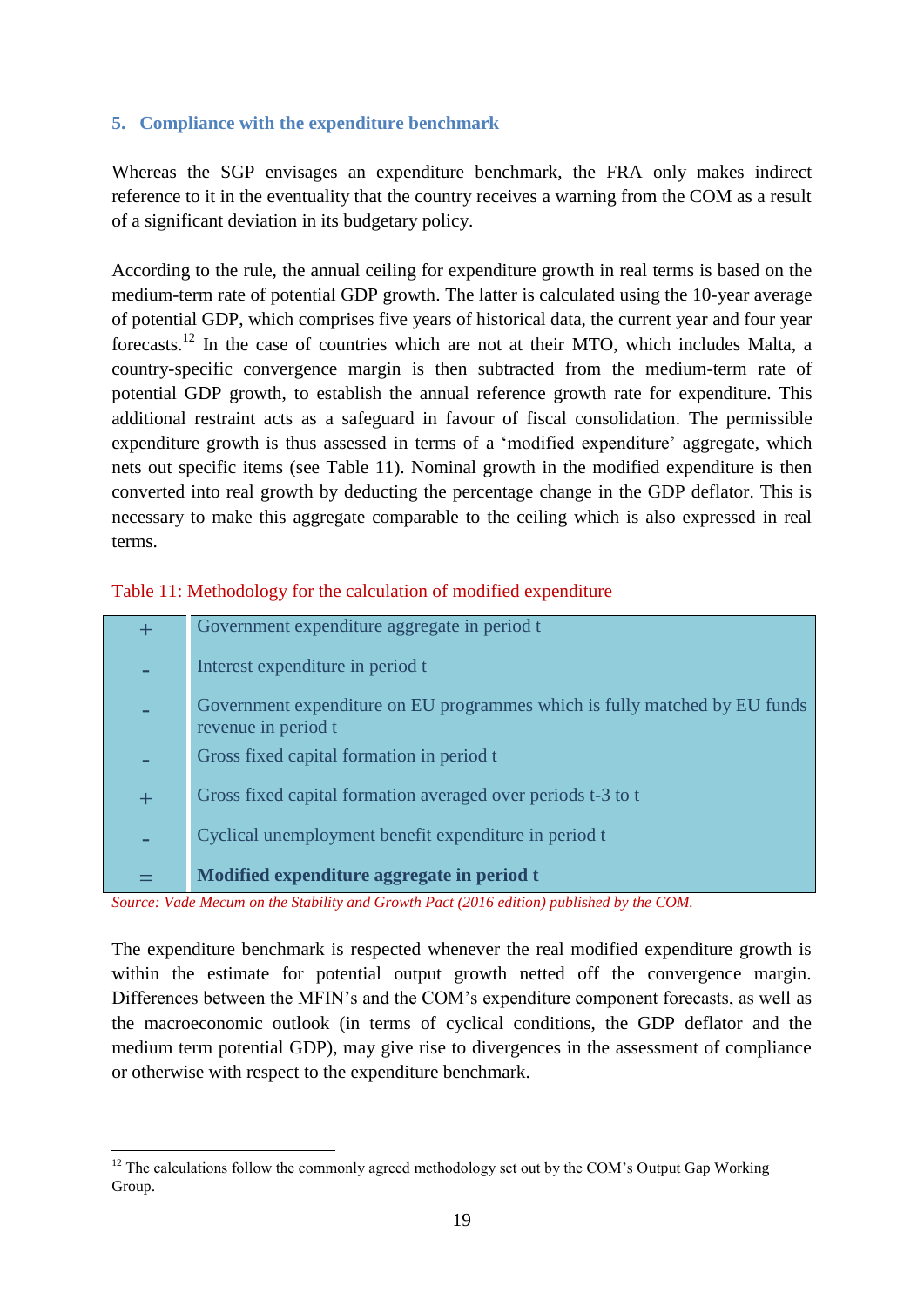The MFIN's forecasts, as reworked by the COM, place the modified real expenditure growth for 2016 at 0.5% while the COM estimates a slightly higher growth rate of 0.7% (see Table 12). On the other hand, both the MFIN's figures as reworked by the COM and the COM's own forecasts estimate the modified real expenditure growth for 2017 at 2.2%.

| Table 12. Modified experimente growth forecasts and the reference rate (per cent) |      |      |  |  |  |  |
|-----------------------------------------------------------------------------------|------|------|--|--|--|--|
|                                                                                   | 2016 | 2017 |  |  |  |  |
| MFIN $(DBP)*$                                                                     | 0.5  | 2.2  |  |  |  |  |
| <b>COM</b> (Autumn forecasts)                                                     | 0.7  | 2.2  |  |  |  |  |
| Reference rate (COM)                                                              |      |      |  |  |  |  |

| Table 12: Modified expenditure growth forecasts and the reference rate (per cent) |  |  |  |  |
|-----------------------------------------------------------------------------------|--|--|--|--|
|-----------------------------------------------------------------------------------|--|--|--|--|

\* The COM reports the MFIN's recalculated growth figure at 2.2% for 2017, whereas the MFIN's calculations place the growth rate at 2.0%. This may be attributable to the use of different data sources. *Source: COM, MFAC*

The estimates by the COM and the MFIN are thus close for 2016 and identical for 2017, notwithstanding differences across the variables used within the framework. The identifiable differences which exert a material impact on the necessary calculations are outlined in Table 13.

| Differences in the                                     | The COM's estimate for total expenditure in 2016 is $£13.6$                                                                                                                                                                                                                                    |
|--------------------------------------------------------|------------------------------------------------------------------------------------------------------------------------------------------------------------------------------------------------------------------------------------------------------------------------------------------------|
| Government expenditure                                 | million lower than the MFIN's estimate but $68.8$ million higher                                                                                                                                                                                                                               |
| aggregate                                              | for 2017.                                                                                                                                                                                                                                                                                      |
| Differences in the interest<br>expenditure             | The COM's estimate for interest payments is $\epsilon$ 0.3 million and<br>$E2.3$ million higher than the MFIN's estimate respectively for<br>2016 and 2017.                                                                                                                                    |
| Differences in EU-funded<br>expenditure                | The COM is estimating higher absorption of EU funds.                                                                                                                                                                                                                                           |
| Differences in investment<br>expenditure               | The COM's forecast for investment is $\epsilon$ 26.9 million below the<br>four year average both for 2016 and for 2017. On the other<br>hand, the MFIN is forecasting investment to be $\epsilon$ 12.5 million<br>above average for 2016 and $\epsilon$ 8.8 million above average for<br>2017. |
| Differences in cyclical<br>unemployment<br>expenditure | Both the COM and the MFIN are estimating negligible<br>spending on cyclical unemployment                                                                                                                                                                                                       |
| Differences in                                         | Both the COM's and the MFIN's estimates for discretionary                                                                                                                                                                                                                                      |
| discretionary revenue                                  | revenues are similar.                                                                                                                                                                                                                                                                          |
| measures                                               |                                                                                                                                                                                                                                                                                                |
| $S_{\alpha\mu\nu\rho\alpha}$ , MEA $\Gamma$            |                                                                                                                                                                                                                                                                                                |

|  | Table 13: Factors contributing to the differences in the modified expenditure aggregate |  |  |  |
|--|-----------------------------------------------------------------------------------------|--|--|--|
|  |                                                                                         |  |  |  |

*Source: MFAC*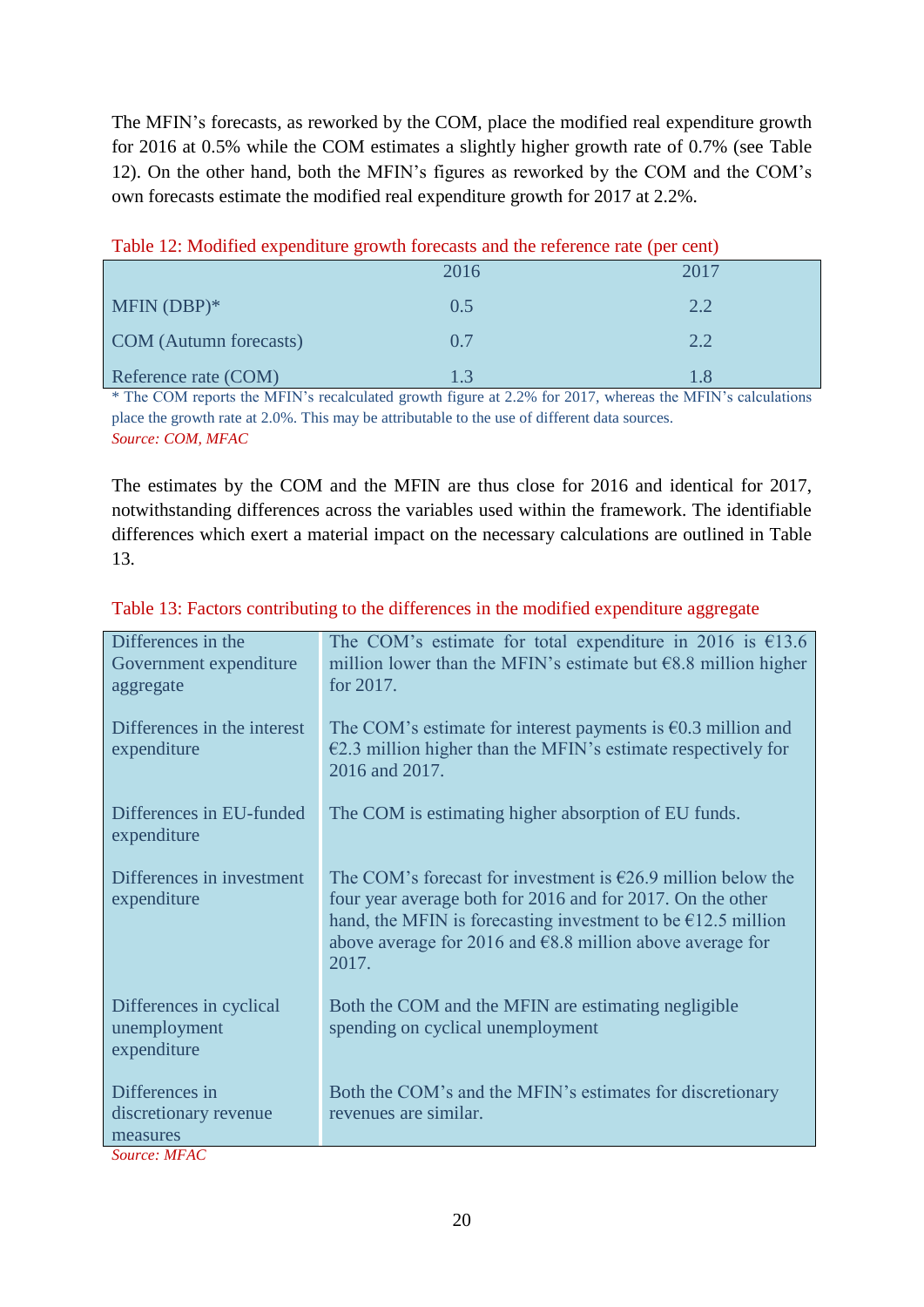On balance, it appears that the main differences between the COM's and the MFIN's estimates relate to the total expenditure aggregate for the year, as well as to the amount of investment expenditure. The two effects are however working in the opposite direction, since higher total expenditure pushes the modified expenditure upwards but the interplay of investment expenditure below average pushes the modified expenditure downwards. This explains why the estimates for the modified expenditure by the COM and the MFIN are similar, notwithstanding the different projections.

According to the MFIN's and the COM's estimates, the expenditure benchmark is expected to be met in 2016, as the adjusted expenditure growth (of 0.5% and 0.7% respectively) is below the reference rate. On the other hand, the expenditure benchmark may be exceeded in 2017 according to the estimates of both the COM and the MFIN, as reworked by the COM. The MFAC acknowledges that the expenditure benchmark requirement is only referred to indirectly by the FRA in case where ex-post the deviation is deemed to be 'significant', that is when the deviation is of at least 0.5% of GDP over one year or cumulatively over two consecutive years. The Commission's assessment does not point to any deviation in 2016 and also does not indicate a risk of a 'significant deviation' in 2017.

#### **6. Conclusion**

The MFAC notes the progress in public finances achieved over recent years and acknowledges that the budgetary plan broadly complies with the requirements of the FRA and the SGP (see Table 14). The MFAC shares the COM's overall assessment of 'broad compliance' with respect to the requirements of the SGP. In particular, the fact that the debtto-GDP ratio has fallen rapidly in recent years has facilitated the meeting of this criterion over the forecast horizon.

|                                                  | 2016             |                   |            | 2017             |            |            |
|--------------------------------------------------|------------------|-------------------|------------|------------------|------------|------------|
|                                                  | <b>Benchmark</b> | <b>DBP</b>        | <b>COM</b> | <b>Benchmark</b> | <b>DBP</b> | <b>COM</b> |
| <b>Gross debt</b><br>ratio                       | 66.9             | 63.3              | 62.1       | 65.8             | 61.9       | 59.9       |
| <b>Change in</b><br>structural<br><b>balance</b> | 0.6              | $\vert 1.2 \vert$ | $\bm{1.1}$ | 0.6              | 0.8        | 0.4        |
| <b>Expenditure</b><br><b>benchmark</b>           | 1.3              | 0.5               | 0.7        | 1.8              | 2.2        | 2.2        |

#### Table 14: Compliance with the fiscal rules (per cent of GDP)

Note: Green cells indicate full compliance and yellow cells indicate deviation which is less than the threshold for significant deviation (amounting to 0.5% of GDP). *Source: COM, MFIN*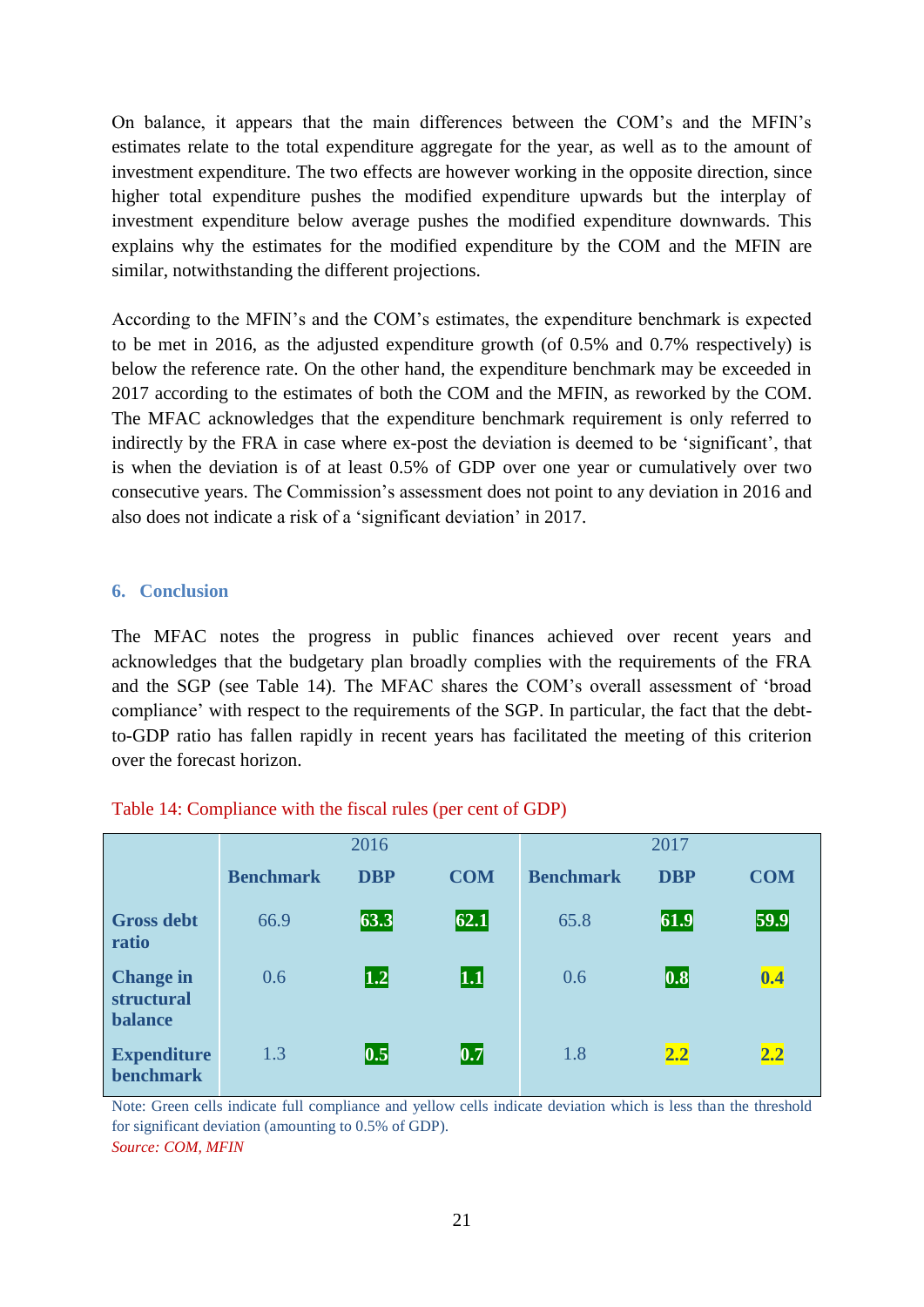At the same time, the MFAC notes that the large structural effort planned to be undertaken in 2016 is expected to compensate for the limited structural effort which had been undertaken in the previous two years. On the other hand, the MFAC acknowledges that the treatment of EU Presidency costs may be a borderline case which is impacting the structural effort envisaged for 2017. To this effect, the MFIN is invited to explore whether fine-tuning of expenditure plans for 2017 could be possible so as to at least aim towards the annual 0.6 percent of GDP requirement in the improvement of the structural balance, if one were to exclude the effect of the costs relating to the EU Presidency from the calculations.

Likewise, while noting that in 2016, expenditure dynamics are on track to satisfy the expenditure benchmark, for 2017 this is expected to be exceeded slightly. Full compliance with the SGP requires that expenditure growth be closely monitored and actions are taken to keep expenditure growth under check.

The MFAC re-iterates the importance that fiscal rules be respected at all times. It is also important that corrective action be taken whenever new information suggests that there could be risks to the compliance with such rules. At the same time it is important that compliance with such rules is done in a way which does not limit the efficacy and the meeting of fiscal policy objectives. In this respect it is important that the sustainability of public finances is maintained, while safeguarding the high value added expenditure which contributes to the regular functioning of public services, while sustaining economic efficiency and economywide productivity.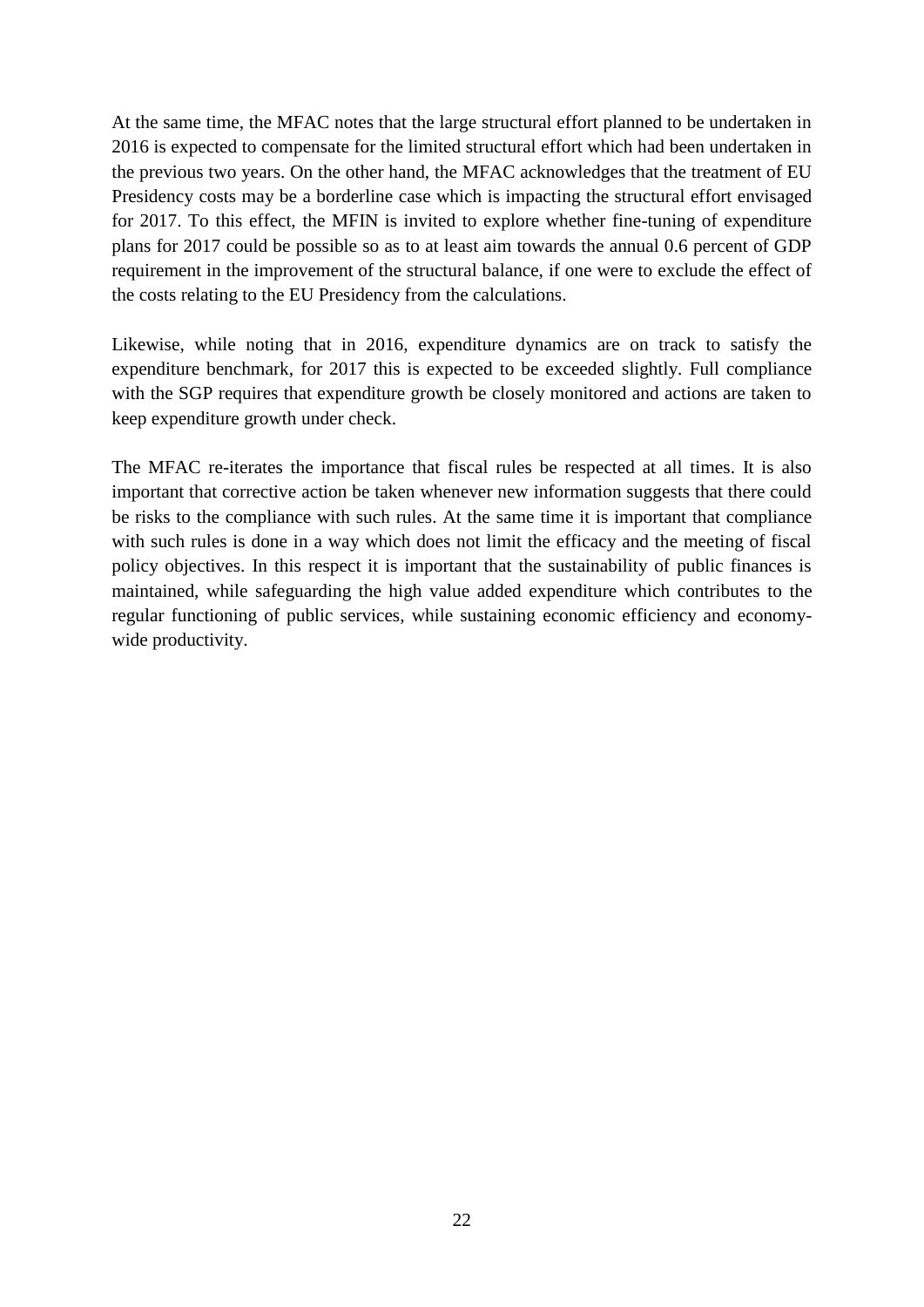# **Appendix: Fiscal Rules**

#### **i) The debt criterion**

# *Extract from the Vade Mecum on the Stability and Growth Pact (2016 edition) published by the COM*

A Member State is non-compliant with the debt requirement if its general government debt is greater than 60% of GDP and is not sufficiently diminishing and approaching 60% of GDP at a satisfactory pace. The concept of "sufficiently diminishing" and the "satisfactory pace" are defined in Regulation (EC) 1467/97 as being fulfilled if "the differential [of the debt ratio] with respect to the reference value has decreased over the previous three years at an average rate of 1/20th per year as a benchmark". The Regulation then specifies that "the requirement under the debt criterion shall also be considered to be fulfilled if the budgetary forecasts of the Commission indicate that the required reduction in the differential will occur over the three-year period encompassing the two years following the final year for which data is available".

#### *Article 9 of the FRA*

When the ratio of general government debt to gross domestic product at market prices exceeds 60 per cent, the ratio shall be reduced in accordance with the 1997 Excessive Deficit Regulation until the ratio reaches 60 per cent.

#### **ii) The structural adjustment rule**

# *Extract from the Vade Mecum on the Stability and Growth Pact (2016 edition) published by the COM*

In normal times, interpreted as an output gap between -1.5% and +1.5% of potential GDP, all Member States with a debt-to-GDP ratio below 60% would be required to make an effort of 0.5% of GDP, whereas the Member States with debt levels above 60% would need to make an adjustment greater than 0.5% of GDP. This is conventionally understood to be 0.6% of GDP at least. In bad times, interpreted as an output gap between -3% and -1.5% of potential GDP, the required adjustment would be lower. All EU Member States with the debt-to-GDP ratio below 60% would be required to ensure a budgetary effort of 0.25% of GDP when their economies grow above potential, and a fiscal adjustment of zero would be temporarily allowed when their economies grow below the potential. In the same cyclical conditions, these requirements become 0.5% of GDP and 0.25% of GDP respectively for Member States with debt levels above 60%. In very bad times, interpreted as an output gap between -4% and -3% of potential GDP, all Member States with the debt-to-GDP ratio below 60% would be temporarily allowed zero adjustment, meaning that no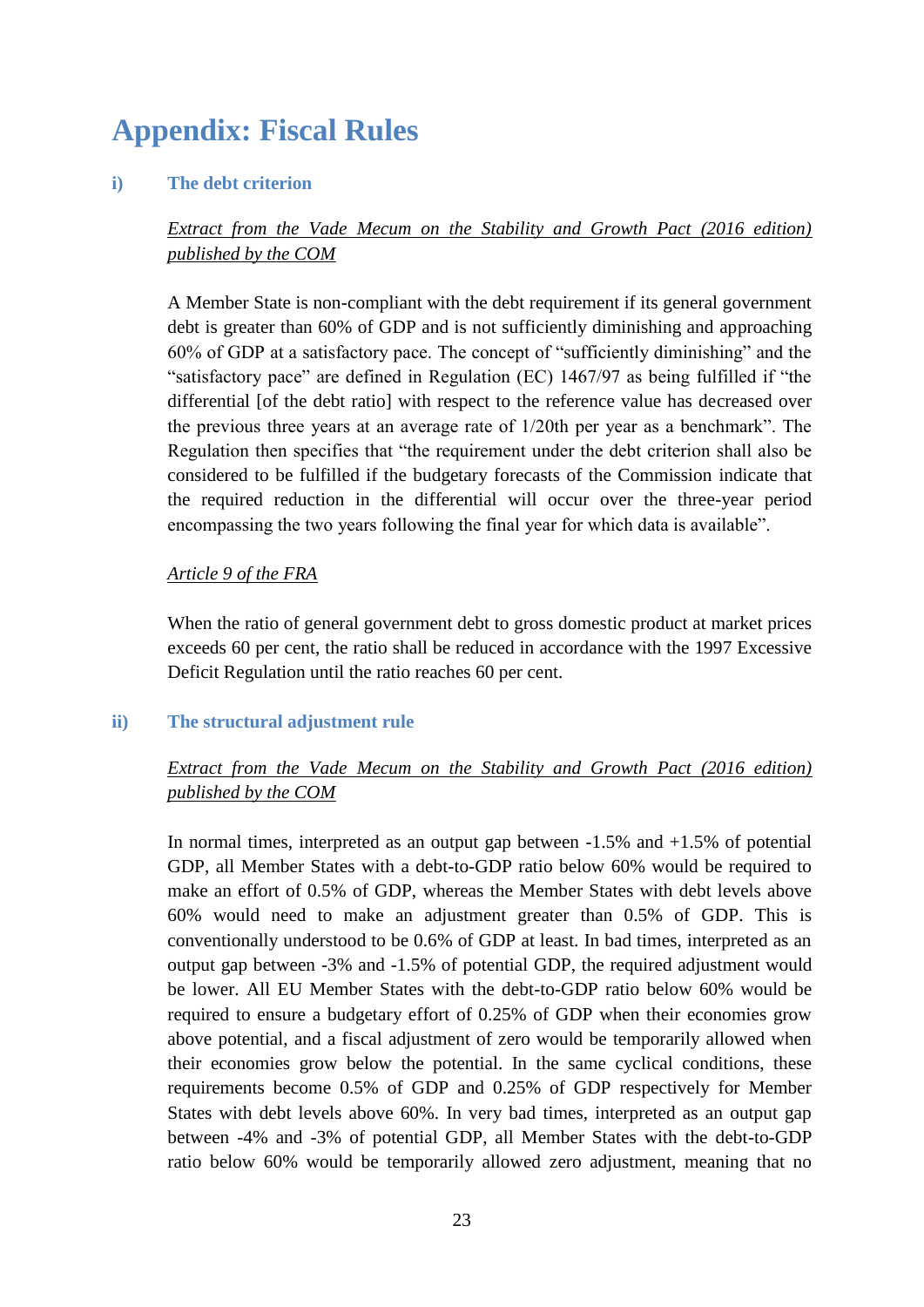fiscal effort would be required, whereas Member States with debt-ratios exceeding 60% would need to provide an annual adjustment of 0.25% of GDP. In exceptionally bad times, interpreted as an output gap below 4% of potential GDP or when real GDP contracts, all Member States, irrespective of their debt levels, would be temporarily exempted from making any fiscal effort.

### *Article 8 sub-article 4(a) of the FRA*

The annual structural balance of the general government is converging towards the medium-term budgetary objective in line with the timeframe set in accordance with the 1997 Surveillance and Coordination Regulation

## **iii) The expenditure benchmark**

# *Extract from the Vade Mecum on the Stability and Growth Pact (2016 edition) published by the COM*

For Member States that have not attained their MTO: Annual expenditure growth should not exceed a specific lower rate, which is set below the reference medium-term rate of potential GDP growth, unless the excess is matched by discretionary revenue measures. The difference between the appropriate growth rate for net expenditure and the reference medium-term rate of potential GDP growth is referred to as the convergence margin and is set so as to ensure the appropriate adjustment towards the MTO (i.e. in line with the required change in the structural balance). As a default the convergence margin is calculated to be consistent with a tightening of the structural balance of 0.5% of GDP. In cases where a higher or lower tightening of the structural balance is required, the convergence margin is recalibrated to reflect the tighter or looser adjustment path. Any discretionary reductions of government revenue items must be matched by either expenditure reductions or by discretionary increases in other revenue items or both. In addition, whether at the MTO or not, excess expenditure growth over the medium-term reference is not counted as a breach of the benchmark if it is fully offset by revenue increases mandated by law.

## *Article 11(1) of the FRA*

<u>.</u>

If the European Commission addresses a warning to the Malta under Article 6(2) of the 1997 Surveillance and Coordination Regulation or if the Government considers that there is a failure to comply with the budgetary rule which constitutes a significant deviation for the purposes of Article 6(3) of that Regulation, the Government shall, within two months, prepare and lay before House of Representatives a plan specifying what is required to be done for securing compliance with the budgetary rule.<sup>13</sup>

 $13$  Note: Article 6 (2) refers to the identification of significant divergence of the budgetary position from the MTO or the adjustment path towards it, while Article 6 (3) refers to the circumstance when such divergence is persisting or worsening.